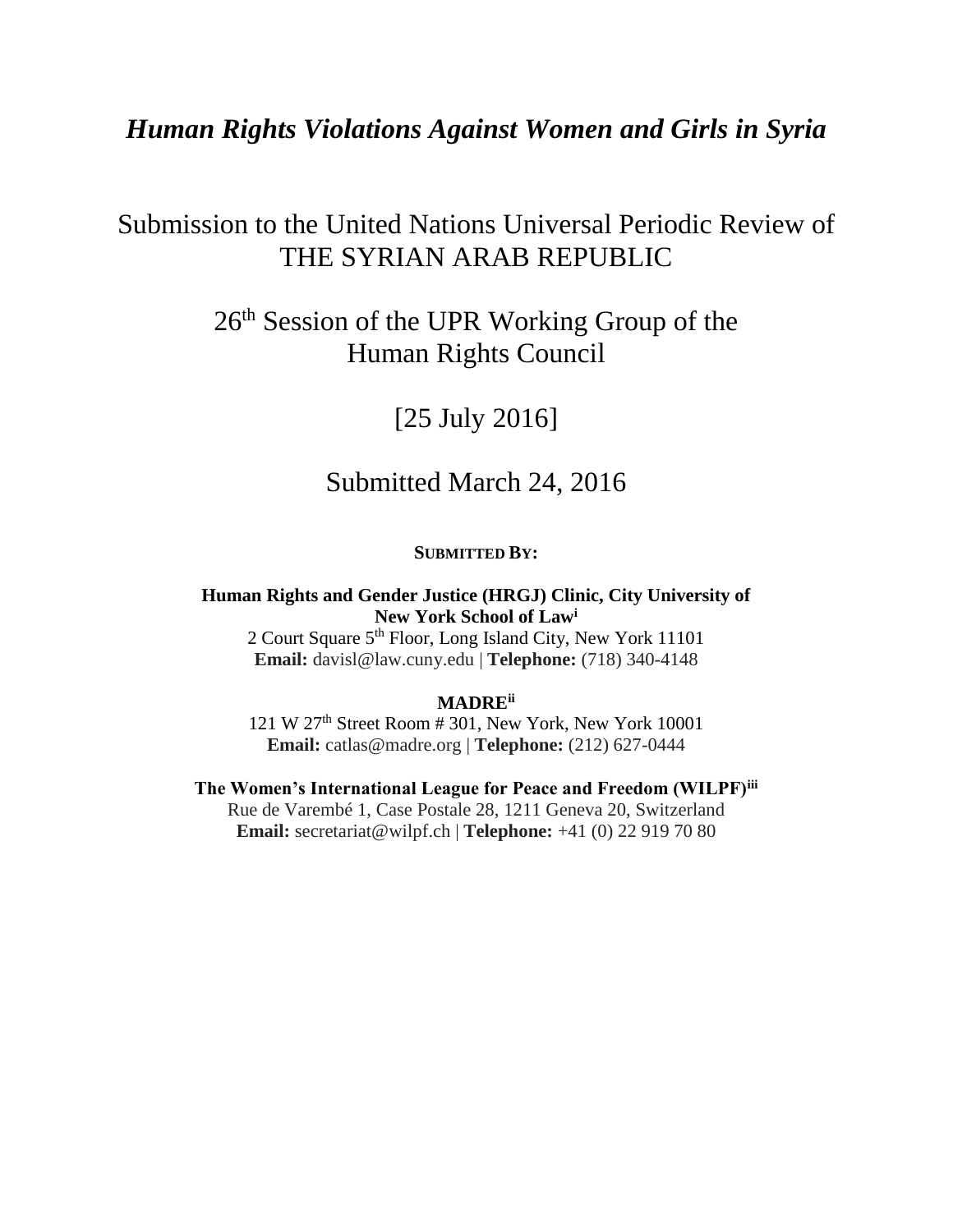1. This Report was written in consultation and collaboration with Syrian Women's organizations and activists, anonymous here for security reasons. Women and girls in Syria, and those fleeing the Syrian conflict as refugees, suffer multiple human rights violations. Some violations pre-date and are exacerbated by the ongoing conflict, while others are a product of the conflict. The Syrian Government has an obligation to take measures to address all of these human rights violations, and to ensure protection and redress for Syrian women and girls. This report focuses on women and girls' lack of access to education, as well as their lack of access to healthcare, including care specific to victims of gender-based violence. It also illustrates the unavailability of protection and justice for women and girls in the face of ongoing gender-based violence, including sexual violence, forced and early marriage, and "honor" crimes. In addition, it describes how women are discriminated against under Syria's laws regarding nationality. It also underscores the trampling of U.N. Security Council Resolution 1325, which is supposed to guarantee Syrian women a meaningful place in peace negotiations and reconstruction. The final section is comprised of recommendations to the Syrian Government and the international community.

#### **I. Gender-based Violence and Impunity**

2. Since before the conflict began, discriminatory laws and practices encouraged impunity for gender-based violence in Syria and prevented women, girls and LGBT people from accessing justice. In the context of an armed conflict marked by gender-based violence; social stigma and legal obstacles serve to isolate victims and bring them further harm. Syrian women and girls face sexual violence, forced and early marriages, and "honor" crimes, amongst other forms of genderbased violence; and they lack adequate protections, access to justice, and victim services.

#### *Sexual Violence*

3. Even before the conflict began in 2011, sexual violence was a continuing challenge in Syrian society,<sup>iv</sup> and Syria lacked adequate services and shelter for victims.<sup>v</sup> Syrian activists were working to change laws and discriminatory social attitudes that lead to gender-based violence.<sup>vi</sup> Syria's criminal laws facilitate impunity for rape, while widespread harmful beliefs about rape further endanger victims, including by placing them at risk of "honor" killing. In the midst of the ongoing conflict, this legal and social underpinning results in horrific outcomes for victims. Government forces and non-state armed actors have committed systematic rape and sexual violence throughout the conflict, and the government has failed to ensure justice for victims or to provide them needed services or protection.

4. While the government failed to keep official statistics on rape and other forms of sexual violence in Syria pre-conflict, women's advocates state that rape was a serious problem, with at least 1,300 reported cases in 2009.<sup>vii</sup> The actual numbers are likely far higher, as Syrian women rarely report rape, owing to the threat of severe social stigma and exclusion, as well as to justified fears of further violence.<sup>viii</sup> Due to patriarchal norms, victims can be subjected to honor killings by their families, or pressured by their families to marry the rapist.<sup>ix</sup>

5. Moreover, Syrian law does not recognize spousal rape. <sup>x</sup> Syria's penal code facilitates impunity for rape and reinforces familial and cultural pressures on women and girls to marry their rapists.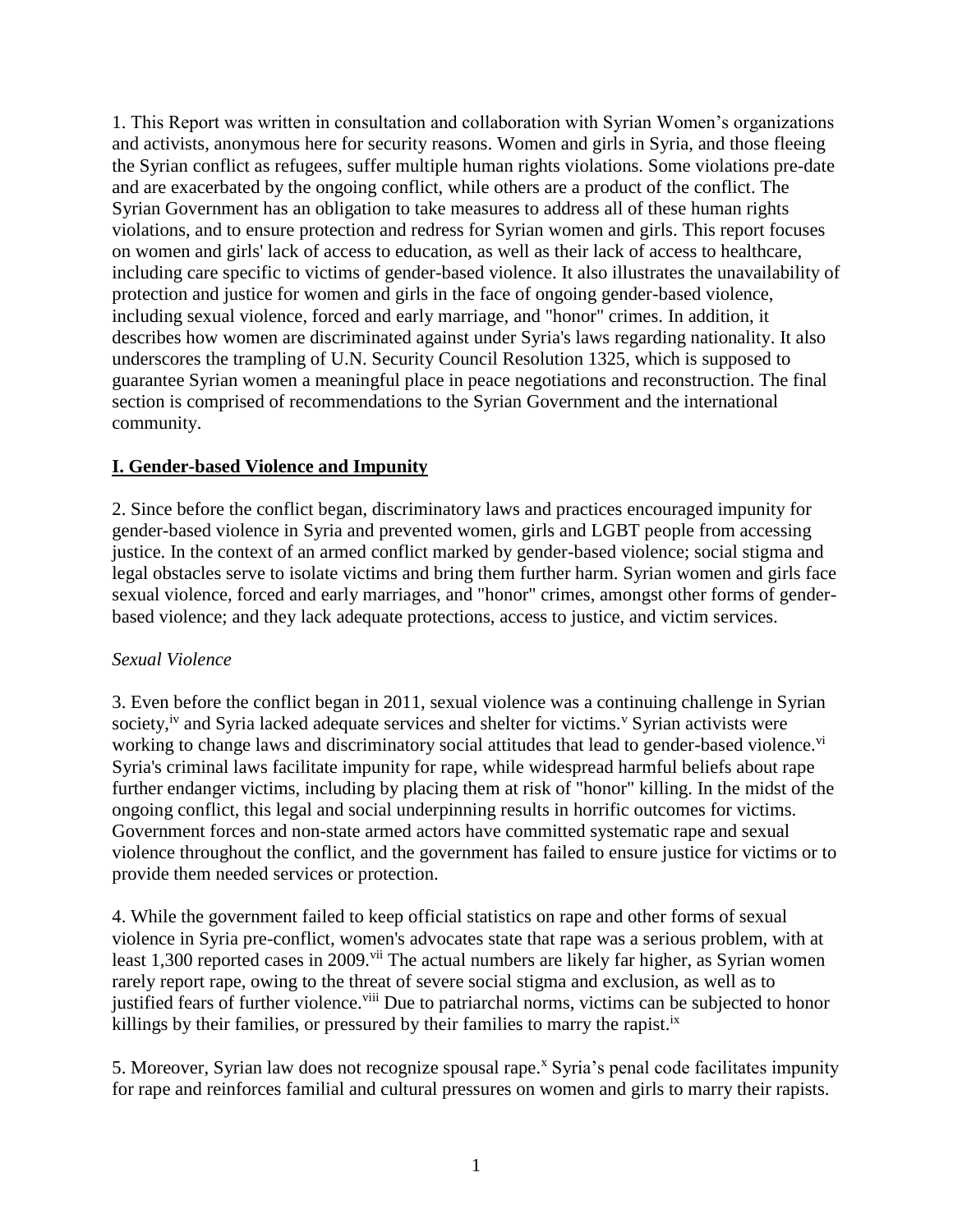Rapists may escape punishment if they marry their victims, $x^i$  and spousal rape is not criminalized.<sup>xii</sup> The Syrian Government reported to the Committee on the Elimination of Discrimination Against Women (CEDAW) that a new legislative decree from 2011 repealed the provision that exempted from punishment rapists who marry their victims.<sup>xiii</sup> However, the decree still mitigates punishment for rapists who marry their victims, with the new law requiring two years of imprisonment as the minimum penalty for the crime in that instance. Furthermore, the law increases pressure on women and girls to remain in forced marriages by providing that the mitigation will be removed if the rapist ends the marriage without "legitimate grounds," or before five years have passed. $x$ iv

6. Government forces and other armed groups have used rape and sexual violence as a weapon of war throughout the conflict.<sup>xv</sup> In 2013, the UN treated 38,000 victims of sexual violence in Syria, and large numbers of victims also sought assistance as refugees in Jordan and Lebanon.<sup>xvi</sup> Victims have included women, men and children.<sup>xvii</sup> The UN Independent International Commission of Inquiry on the Syrian Arab Republic (COI) confirmed that Syrian government forces and government-controlled militia (Shabbiha) committed sexual violence as a weapon of war during house searches and at checkpoints.<sup>xviii</sup> Human rights experts have documented numerous reports of rape, including gang rape, and other forms of sexual violence in these settings and in detention, committed by government forces against women and girls they believe are affiliated with the opposition.<sup>xix</sup> According to one report, government forces abducted young women and girls at checkpoints, and returned them later to their families, intentionally exposing them as rape victims in order to subject them to shame and rejection. $^{xx}$ 

7. Upon release from detention or checkpoints, and after house raids, women are often alienated from their families and viewed as "unfit" for marriage, and in some instances divorced or killed, because family members believe they were raped.<sup>xxi</sup> The fear of sexual violence and its consequences is also a trigger in the displacement of many families.<sup>xxii</sup>

8. Beginning in mid-2014, accounts of sexual violence perpetrated by terrorist groups increased, especially those attributed to ISIL.<sup>xxiii</sup> In addition to the Syrian regime, the Security Council identified six armed groups as being credibly suspected of committing sexual violence in Syria in 2014, including the Islamic State, al- Qaeda affiliated Jabhat al-Nusra, al- Islam Brigade, Aknaf Bait al- Maqdis Brigades, Ansar Bait al- Maqdis Brigades and Ahrar Ash-Sham Islamist Movement.<sup>xxiv</sup>

9. Continued attacks on hospitals and health facilities, and interference with patient transport by both government and non-government forces compound the consequences of all forms of violence, including rape and sexual assault, by limiting access to healthcare.<sup>xxv</sup> Women and girls have been forced to carry pregnancies resulting from rape to term, either because it was too dangerous to travel to seek abortion or contraceptive services or because they were denied such services.<sup>xxvi</sup> The Government lacked sufficient shelters for gender-based violence victims prior to 2011,<sup>xxvii</sup> and current levels of mass displacement compound that crisis, with shelters for displaced people heavily overcrowded and meeting barely a fraction of the humanitarian need generally,<sup>xxviii</sup> not to mention the needs of survivors of sexual and other gender-based violence.

*"Honor" Crimes*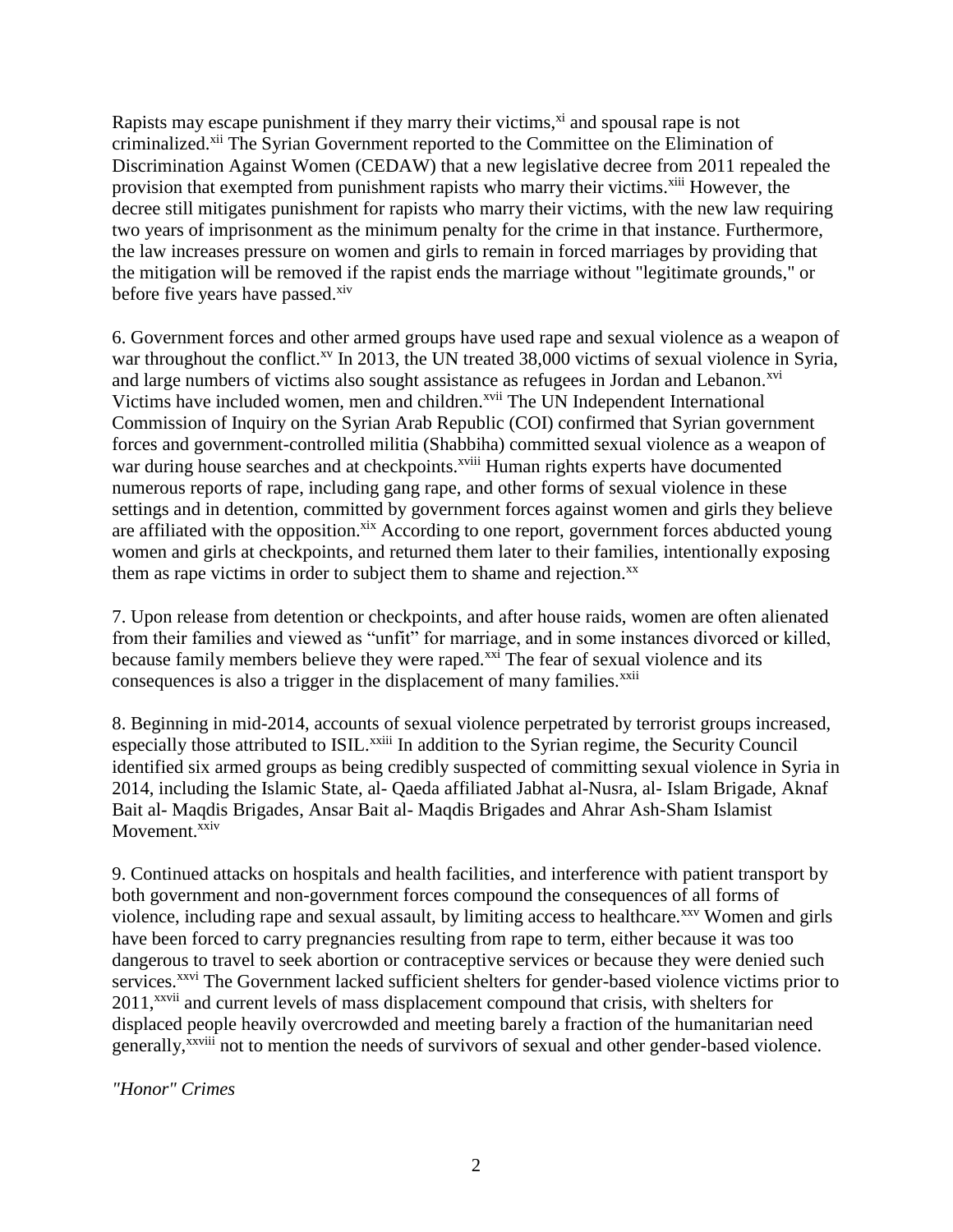10. "Honor" crimes occurred in Syria prior to the conflict, with women's rights observers estimating that at least 300-400 took place in 2010.<sup>xxix</sup> Many in Syria are raised to believe that defending the chastity of their sisters, daughters and other female family members is an important social obligation for males.<sup>xxx</sup> Women and girls can be killed because of mere suspicion of an affair or romantic liaison, a false accusation, or for being raped or sexually assaulted.<sup>xxxi</sup> Victims of "honor" killings also include LGBT individuals.<sup>xxxii</sup>

11. The widespread use of rape as a weapon of war by armed forces leaves many Syrian women and girls vulnerable in a society that condones honor killings of women who are raped or even suspected of being raped.<sup>xxxiii</sup> While official statistics are unavailable,<sup>xxxiv</sup> multiple anecdotal accounts indicate an increase in "honor" crimes as a result of conflict-related sexual violence.<sup>xxxv</sup> In one case, a father shot his daughter as an armed group approached their home, to preemptively erase the shame associated with impending rape.<sup>xxxvi</sup>

12. Syria's legal provisions continue to diminish the gravity of "honor" killings. In 2009, the President abolished Article 548 of the Penal Code, which had waived punishment for a man who killed a female family member in a case "provoked" by "illegitimate sex acts," as well as for a husband who kills his wife because of an extramarital affair.<sup>xxxvii</sup> However, the new Article still allows for mitigated punishment for "honor killings," requiring a sentence of at least two years as opposed to a regular punishment for murder.<sup>xxxviii</sup> Article 548 of the Penal Code now reads as follows: "He who catches his wife, sister, mother or daughter by surprise, engaging in an illegitimate sexual act and kills or injures them unintentionally must serve a minimum of two years in prison."xxxix

13. "Honor" killings are also a problem in the Syrian diaspora in neighboring countries, where victims of sexual violence, or those otherwise violating social norms, face a real risk of honor killings.<sup>xl</sup> In June of 2014, two Syrian teenage boys living in Lebanon with their family admitted to killing their 24-year old sister whom they claimed left the house at night without telling anyone where she was going.<sup>xli</sup> One UN study found that Syrian refugee families arrange early and forced marriages to "save the honor" of girls who have been raped or who are perceived to have been raped because they were detained by armed groups.<sup>xlii</sup>

#### *Forced and Early Marriage*

14. Economic and familial pressures mean that many Syrian women and girls are made to accept marriages they may not otherwise consent to.<sup>xliii</sup> Many marriages are arranged between families rather than representing a choice by either the bride or groom, placing additional family pressure on women and girls to marry under nonconsensual terms.<sup>xliv</sup> Syrian law amplifies these pressures by requiring women to have the permission of their male guardian in order to marry; a provision not required for men.<sup>xlv</sup> Syrian law also permits underage marriage. Syrian men may marry at 18 but women can marry at 17. In addition, judges in Syria have the discretion to grant marriage to boys as young as 15 and girls as young as 13, upon a determination that the underage parties have reached puberty.<sup>xlvi</sup>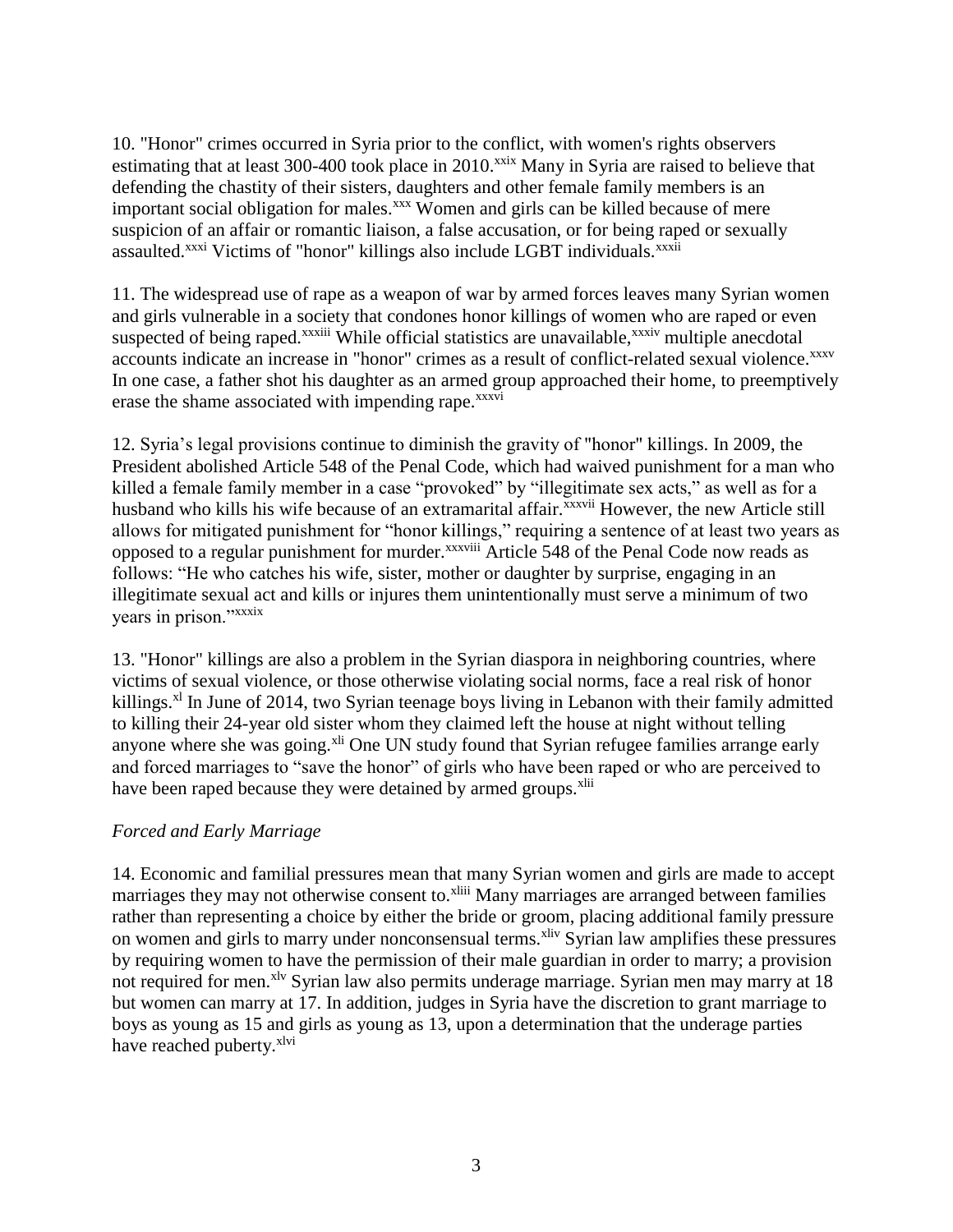15. In the context of the conflict, legal and social frameworks that encourage honor killings are also linked to those that facilitate early and forced marriage. Many Syrian families, notably refugees, say that they are marrying their young daughters off to protect their honor due to the threat of recurrent sexual violence in the area. $x^{\text{Ivii}}$  A 2013 study found that women in Syria were increasingly forced into marriage after rape to avoid honor killings.<sup>xlviii</sup>

16. Desperate economic circumstances amongst Syrians also play a role in encouraging early and forced marriages.<sup>xlix</sup> Refugee women in Jordan have told researchers that it is a common occurrence for young girls to marry significantly older men, as older men are thought to be more capable of providing protection and stability.<sup>1</sup>

#### **II. Lack of Physical & Mental Health Care, Including Reproductive Health Care**

17. Prior to the conflict, while Syria's healthcare access indicators garnered praise, health services were still in need of expansion and improvement in order to adequately serve the population.<sup>li</sup> Rural areas in particular, lacked sufficient facilities and services.<sup>lii</sup> Women and girls in rural areas suffered high rates of maternal mortality,<sup>liii</sup> and Syria's criminalization of abortion served as another barrier to full reproductive healthcare.<sup>liv</sup> The conflict has devastated Syria's fragile healthcare infrastructure while simultaneously producing greater numbers of gravely injured people. Attacks on healthcare infrastructure and blockades of supplies by Syrian government forces, by foreign government forces, and by non-state armed actors; and restrictions on refugee movement all serve to exacerbate the health crisis Syrians face. Women and girls lack necessary reproductive health access, as well as treatment specific to those victimized by genderbased violence.

18. The government's attacks and aerial bombardment of civilian areas, including of medical facilities and personnel, have produced the largest numbers of victims in the conflict, which include over  $250,000$  dead.<sup>1v</sup> Extremist groups and other non-state actors have also killed and injured large numbers of civilians. Syria has witnessed deliberate military attacks on hospitals and health facilities, targeting of medical personnel and transport, imprisonment of medical professionals serving civilians, non-issuance of healthcare worker permits, restrictions on aid delivery, and attacks on humanitarian convoys.<sup>lvi</sup> As of 2013, an estimated 57% of hospitals had been destroyed and local production of medicine had fallen by 90%.<sup>lvii</sup> As of November 2015, about 95 percent of doctors in Aleppo had fled, or been killed or imprisoned.<sup>Iviii</sup> Recent Russian airstrikes added to the ongoing destruction of hospitals and health facilities.  $\frac{dx}{dt}$  A journalist reported that physicians in Aleppo "want one thing – for the bombing to stop so they can do their work."<sup>1x</sup>

19. ISIL and other non-state armed groups also target health infrastructure<sup>lxi</sup> and limit civilians' healthcare access. Blockades and checkpoints, as well as ongoing fighting, prevent transport of necessary medical supplies.<sup>1xii</sup> People in ISIL-controlled areas have found that their necessary medicines are no longer available,<sup>1xiii</sup> and those who attempted to go to Turkey to get medicine risked being arrested and having ISIL confiscate the medicine.<sup>kiv</sup> Restrictions on refugee movement, such as the border closure imposed by Turkey, puts healthcare even further out of reach for Syrians fleeing state and non-state armed actors. Turkey has denied access to Syrians with chronic illnesses, for which no treatment is available in Syria, and Turkish forces have gone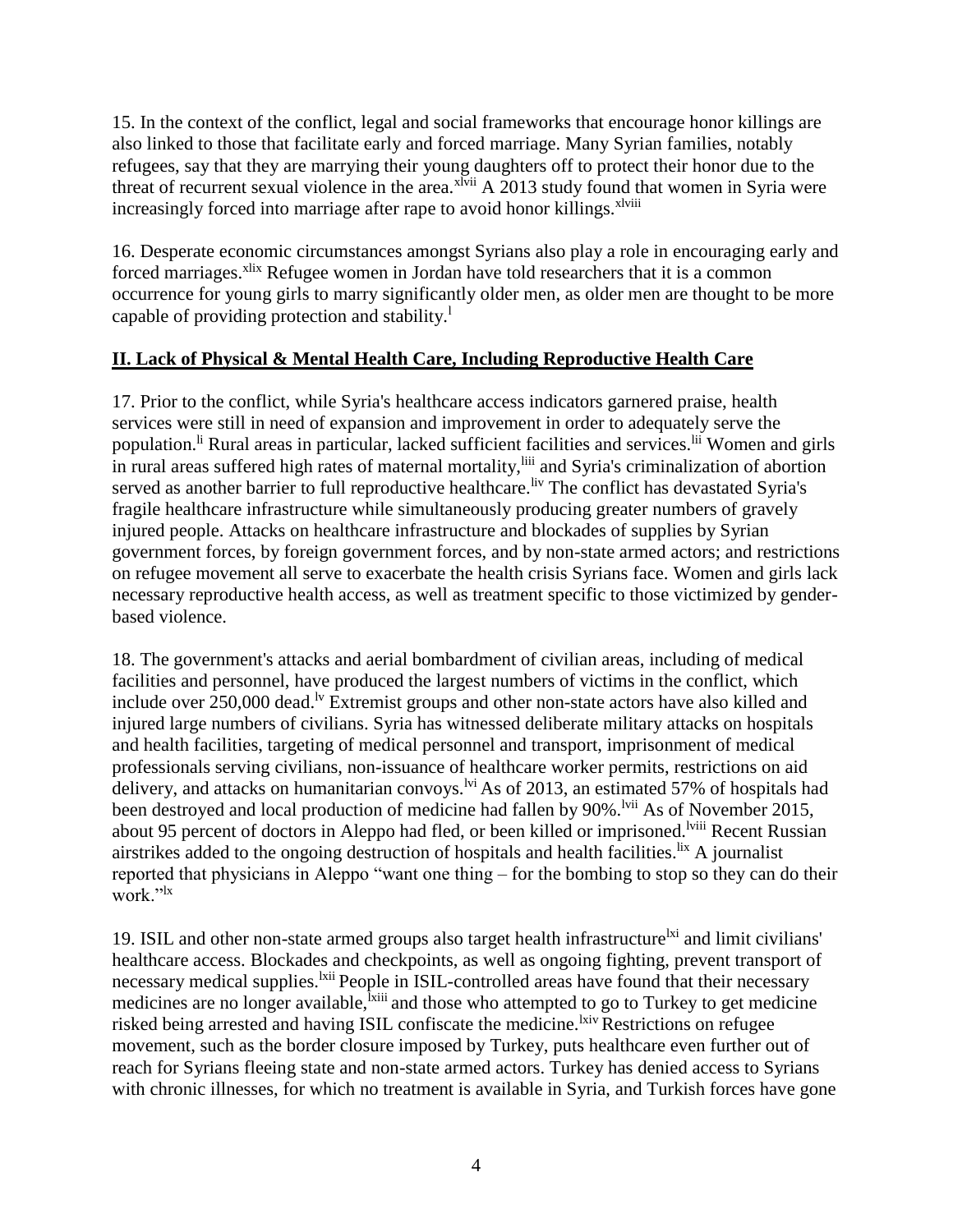as far as shooting and injuring Syrians fleeing the violence.<sup>1xv</sup> Pregnant women in camps in Northern Syria on the border with Turkey are amongst those denied treatment.<sup>lxvi</sup>

20. Attacks on Syria's healthcare infrastructure, whether committed by government or nongovernment forces, limit women's and girls' access to all healthcare, as well as to necessary reproductive health services. Pregnant women, for example, are frequently unable to access hospitals for necessary care.<sup>lxvii</sup> An increasing number of women have been forced to give birth through cesarean sections in order to control the timing of their delivery, avoid being harassed at government checkpoints, and to avoid traveling in insecure environments while in labor. Ixviii In 2014, the United Nations Population Fund (UNFPA) found that approximately 200,000 pregnant Syrian women gave birth in unhealthy conditions marked by a lack of medical care.<sup>1xix</sup>

#### *Sexual Violence and Lack of Health Services*

21. With devastating health outcomes for women and girls, the ongoing war has been marked by torture and sexual violence<sup>lxx</sup> The government and its affiliated militias actively participate in systematic and widespread use of torture, including sexual violence, <sup>1xxi</sup> and men, women and young people are victims. <sup>Ixxii</sup> ISIL and other armed groups also perpetrate widespread acts of gender-based violence, including rape.<sup>lxxiii</sup> Refugees are susceptible to rape and abuse while in transit, in camps, or while in other areas refugees gather.<sup>lxxiv</sup>

22. Syrians who have been subjected to extreme sexual violence need access to immediate healthcare services to treat physical injuries, psycho-social trauma including PTSD, sexually transmitted diseases, and unwanted pregnancies.<sup>lxxv</sup> Destruction of hospitals and health facilities by both government and non-government forces further compound the consequences of sexual violence, limiting access to healthcare for entire vulnerable communities.<sup>1xxvi</sup> Syrian women activists underscore the need for contraception as a safety and survival issue.<sup>lxxvii</sup> Without contraceptive access many rape victims are left to face the physical and psychological consequences of both the rape and ensuing pregnancy.<sup>lxxviii</sup> Syria's highly restrictive laws on abortion only permit abortion to save a woman's life.<sup>lxxix</sup>

23. Health-related threats associated with patriarchal social and cultural norms around sexual assault and rape, have existed since before the conflict. Sexual violence victims, especially rape victims, report being hesitant to seek treatment because of extreme social stigma.<sup>lxxx</sup> After being raped, many victims face abandonment and rejection from their family. Some have even been killed, or forced by their families to commit suicide.<sup>lxxxi</sup>

### **III. Unequal Nationality Rights for Syrian Women and their Children**

24. Article 3 (a) of the Syrian Nationality Law states that "anyone born inside or outside the country to a Syrian father" shall be considered Syrian, thereby explicitly discriminating against women by denying them the ability to pass their nationality on to their children. <sup>Ixxxii</sup> Explanatory language in the law claiming that Syrian women, unlike Syrian men, are unable to instill a love of their homeland in their children, makes clear the sexism underlying the decision to deny women the right to pass on citizenship.<sup>lxxxiii</sup>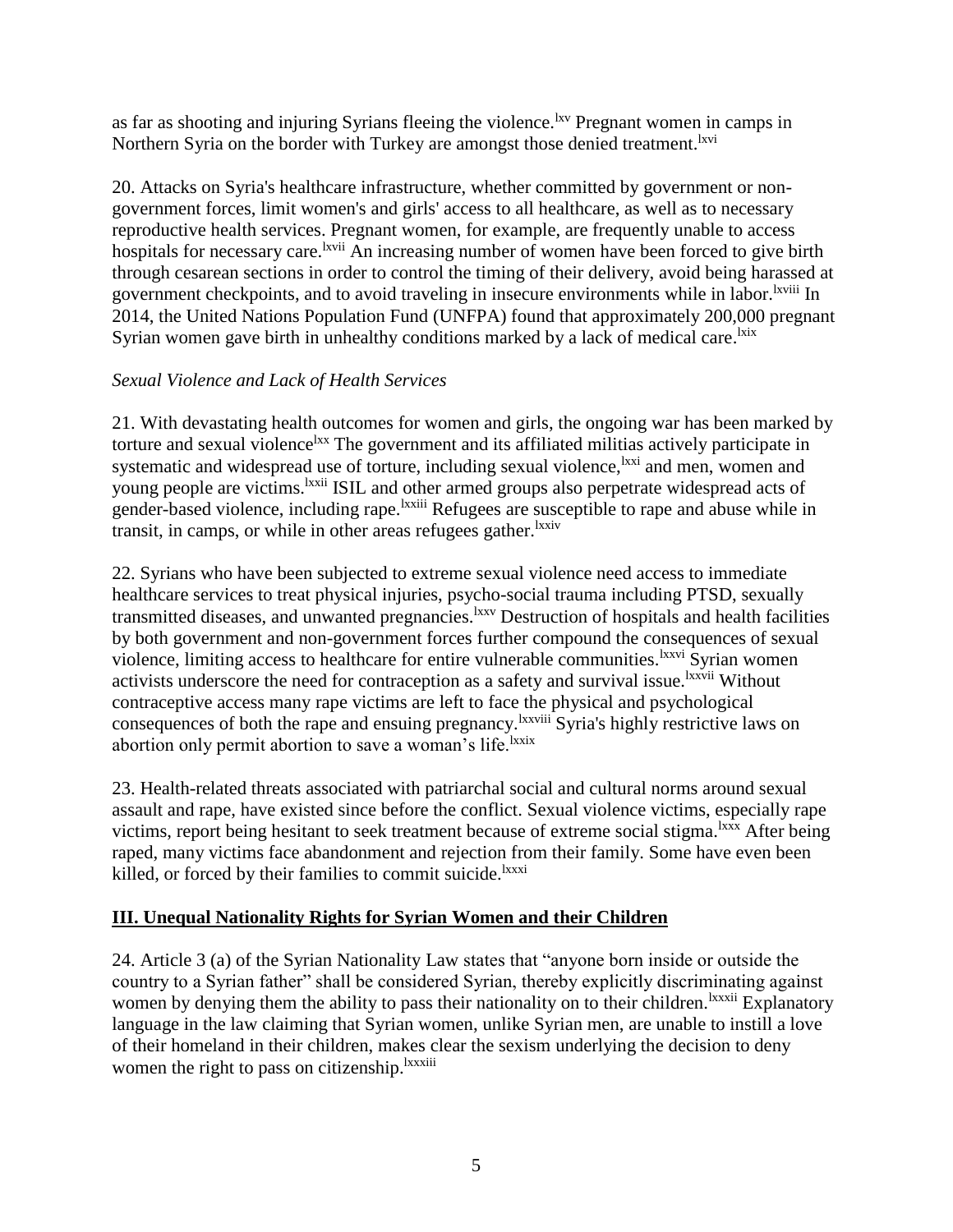25. The discriminatory Nationality Law has devastating impacts on the civil and economic rights of Syrian women and their children, especially refugees. Three years prior to the conflict, the Syrian Women's League estimated that there were more than 100,000 women married to foreign husbands, mostly from neighboring countries.<sup>1xxxiv</sup> Often in cases involving divorce or dissolution of marriage, these children of Syrian women and non-Syrian fathers are unable to acquire the citizenship of their fathers if the children were not registered with foreign consulates for the countries in which they were living before the marriage dissolved.<sup>1xxxv</sup> Thus, they face the adverse impacts of statelessness, including civil, social, political and economic exclusion.

26. Since the beginning of the armed conflict in 2011, a significant number of the millions of displaced women and children have been made to confront the added burdens of statelessness. The United Nations High Commissioner for Refugees (UNHCR) reports that the issue of statelessness is one of many compounded difficulties affecting Syrian refugees. <sup>Ixxxvi</sup> Personal status laws in Syria and neighboring countries that deny women the ability to pass on citizenship, are amongst the key contributing factors to the increase in statelessness amongst Syrian refugee children.<sup>lxxxvii</sup>

27. There is a base of support in Syria for amending this law. In the decade prior to the conflict, the Syrian women's movement organized for passage of an amendment to the Nationality Law, succeeding in gaining the support of the Ministry of Justice. The amendment ultimately failed in Parliament, but a larger civil society coalition pushed for its reintroduction in 2011. The new amendment has not yet been presented for a vote in Parliament.<sup>1xxxviii</sup>

### **IV. Barriers to Free & Equal Education**

28. The ongoing conflict has decimated Syria's educational infrastructure, limiting access to education for all Syrians, including women and girls. Inadequate humanitarian aid and support mean vast numbers of Syrian refugee children are also not in school. All told, an estimated 3 million Syrian children are out of school, xxxix leading some human rights officials to decry the forcible creation of a "lost generation."xc

29. Prior to the conflict, primary school enrollment was nearly universal and literacy rates were high in Syria.<sup>xci</sup> Currently, Syria is estimated to have one of the lowest school enrollments in the world, at 50% overall for basic education, and at a dismal 6% in places like Aleppo, site of prolonged active conflict.<sup>xcii</sup> Experts estimate that at least a quarter of Syria's schools have been destroyed, damaged, seized for military purposes, or utilized by internally displaced people.<sup>xciii</sup> Some schools sit empty as parents are too terrified of bombings and other violence to send their children to them.<sup>xciv</sup> From January 2014 to May 2015, at least three schools in Aleppo were destroyed as part of a series of government bombardments of civilian infrastructure in Aleppo, primarily involving barrel bombs.<sup>xcv</sup> Many hospitals and schools in opposition-held areas of Aleppo have been moved to basements and underground bunkers in an attempt to protect them.<sup>xcvi</sup> Armed opposition groups have also conducted attacks on schools.<sup>xcvii</sup>

30. An estimated half of all Syrian refugee children are receiving no education,<sup>xcviii</sup> and in some neighboring countries, the figure is worse, including in Lebanon, where 78% of refugee children are not in school.<sup>xcix</sup> Those who are in school face barriers to learning, including discrimination,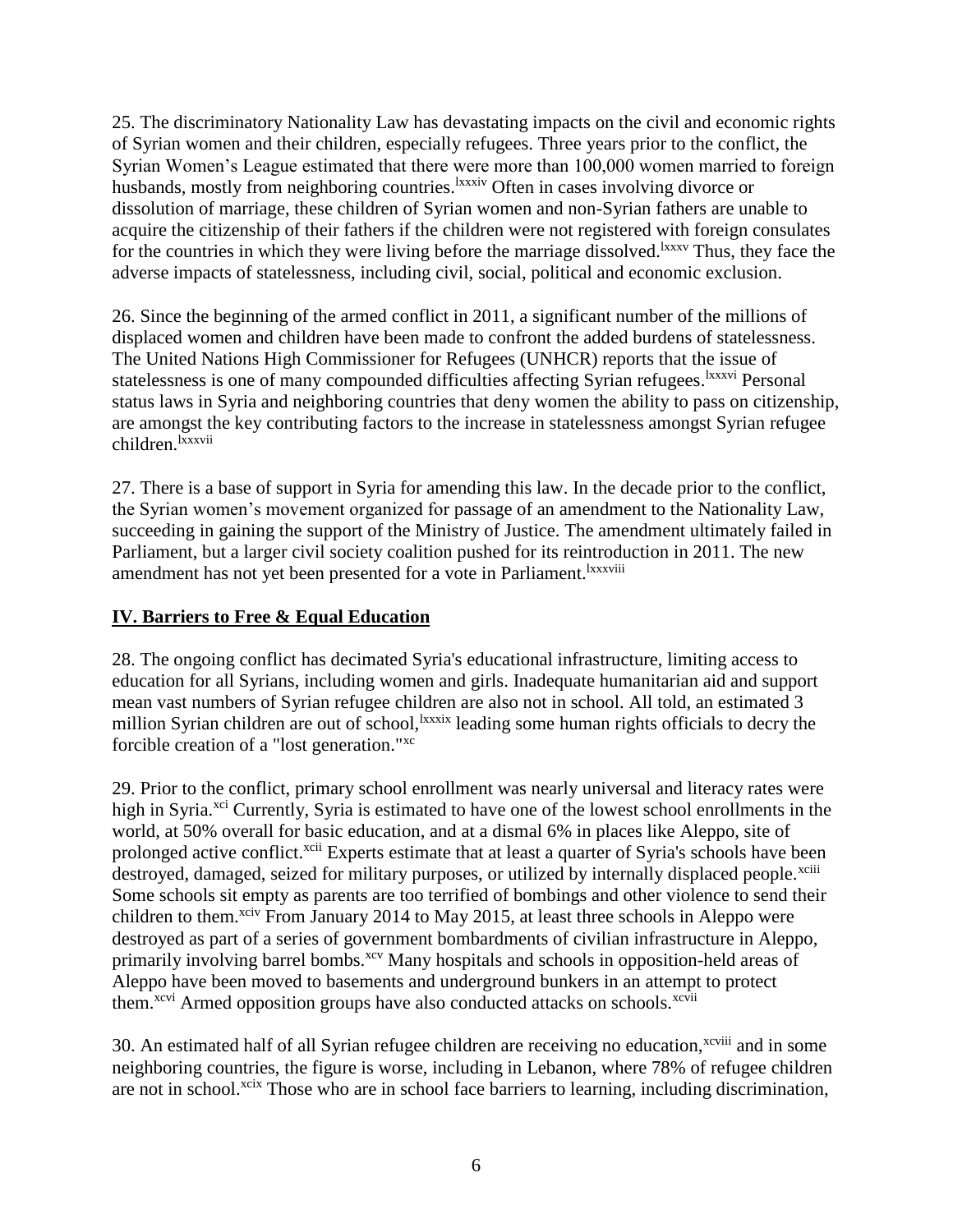overcrowding and language differences.<sup>c</sup> Many refugee families, enduring extreme financial deprivation, choose to take their children out of school to either work or to enter into early marriage.<sup>ci</sup> All of these factors deny Syrian girls the education they need to ensure their wellbeing in the near and long-term.

#### **V. Syrian Women's Representatives are Excluded From Peace Negotiations**

31. Sustainable peace requires inclusivity; involving civil society in peace negotiations greatly reduces the risk of peace agreements failing.<sup>cii</sup> UN Security Council Resolution 1325<sup>ciii</sup> obligates states to include women's active and meaningful participation in peace-building and in postconflict reconstruction, in order to ensure that initiatives to address human rights violations, including gender-based violence, are fully incorporated into post-conflict states' governing structures. Women's voices are currently missing from Syrian peace negotiations. Despite the many reasons to include women—and the dangers of excluding them—those driving the Syrian peace negotiations have not permitted a real space for women to participate. The Geneva peace talks in January 2014, for example, excluded Syrian women, who had tried for months to be heard by the international community.<sup>civ</sup> Despite their exclusion, Syrian women continue to organize across sectarian lines to address immediate humanitarian concerns while simultaneously organizing for representation at the negotiating tables, demonstrating Syrian unity and calling for peace.<sup>cv</sup> Syrian women have called "for the effective participation of women on all negotiating teams and committees in a proportion of at least 50 percent with no less than 30 percent."cvi They have developed three primary demands of the armed actors and the international community: an immediate ceasefire, unfettered humanitarian aid to Syria's besieged populations and refugee communities, and immediate release of prisoners by all sides of the conflict.<sup>cvii</sup>

32. In February 2016, U.N. Special Envoy for Syria, Staffan de Mistura invited a Syrian Women's Advisory Board to consult with him on the peace process.<sup>cviii</sup> Unfortunately, this does not mean that Syrian women will be able to participate in the actual peace processes as a third party. They will merely be providing consultation to de Mistura, in the hopes that he will represent Syrian women and civil society in the talks. There is no accountability mechanism in this arrangement for ensuring women's issues are included in peace processes, and it is inappropriate to place de Mistura in the role of making demands on behalf of civil society. Syrian women continue to demand a woman-led civil society third party at the negotiating table.

### **VI. RECOMMENDATIONS:**

33. The Government must take immediate measures to prevent forces and militias from committing gender-based violence and other atrocities, and to provide redress to victims of this violence, including immediate access to legal remedies to hold perpetrators accountable and provision of access to appropriate, gender-sensitive medical care.

34. The Government must take measures to comply with CEDAW's 2014 Concluding Observations (CEDAW/C/SYR/CO/1 ¶ 32) and, immediately amend Penal Law 508 by repealing the provision allowing for mitigated sentences for rapists who marry their victims.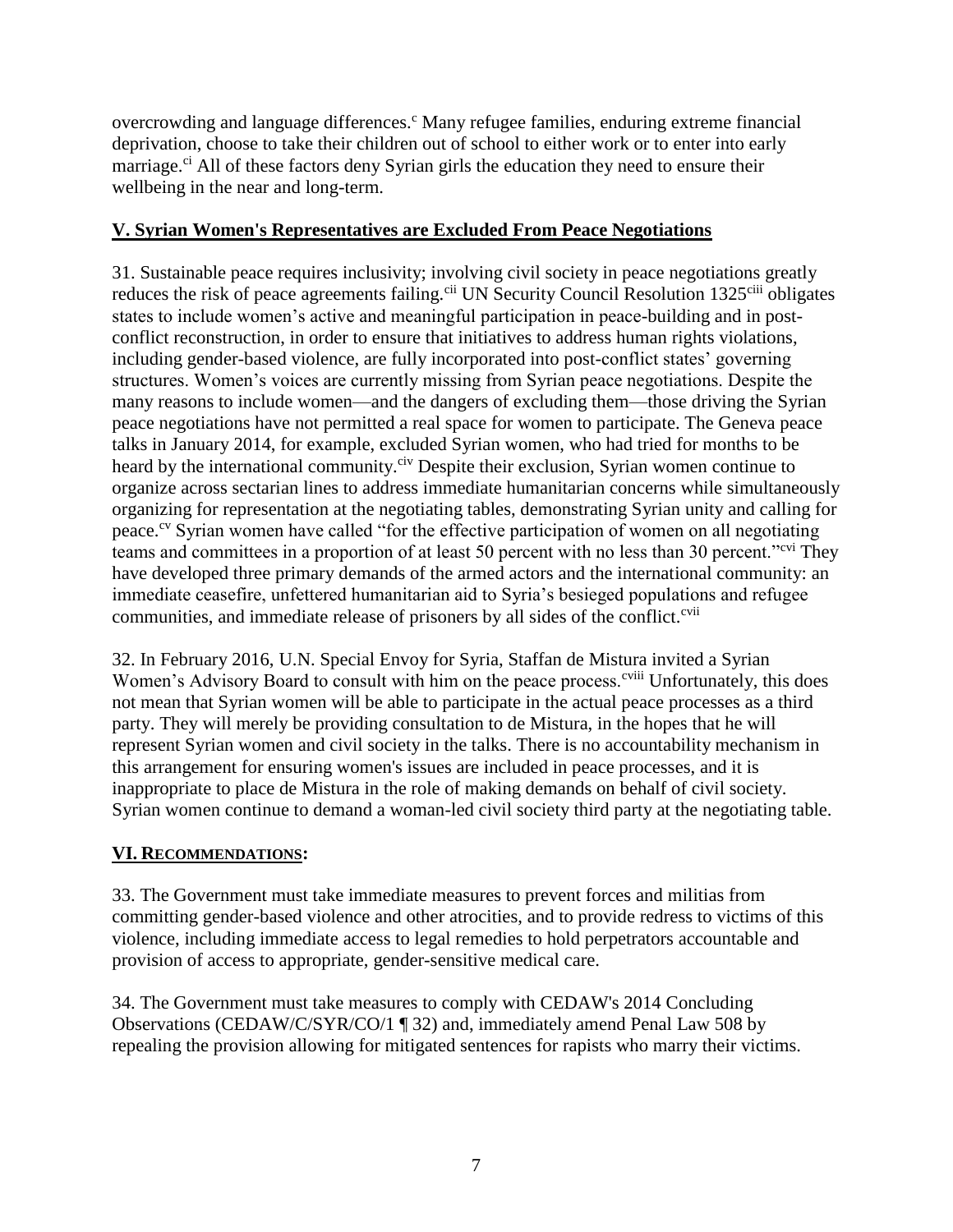35. The Government of Syria must take measures to comply with the Committee's 2014 Concluding Observations (CEDAW/C/SYR/CO/1 ¶ 32) and repeal article 508 of the Penal Code and amend the Penal Code to criminalize rape under all circumstances and to explicitly criminalize marital rape.

36. The Government of Syria should implement CEDAW's 2014 Concluding Observations (CEDAW/C/SYR/CO/1 ¶ 25) and repeal, "without delay," Penal Law 548, which "exonerates perpetrators of 'honor crimes,'" by treating them as any other crime, and not providing mitigated sentences.<sup>cix</sup>

37. Government of Syria should ensure that the definition of "rape" in its penal code includes "acts committed through the use of force, threat of force, violence, inducement, fraud, deception, taking advantage of a victim's ignorance or vulnerability, abuse of official positions, or the complicity or assistance of someone who has power over a victim."<sup>cx</sup>

38. The Government of Syria must, in compliance CEDAW's 2007 Concluding Observations (CEDAW/C/SYR/CO/1 ¶ 30), take all appropriate measures to ensure universal access for all women, whether residing in urban or rural areas, to a full range of affordable healthcare, including sexual and reproductive health services.

39. The Government of Syria must implement all necessary measures, including legislation, to eliminate restrictions on women's rights to have an abortion, including lifting the burden women to prove that abortion is necessary to avoid negative health consequences.

40. The Government, in compliance with CEDAW's 2014 Concluding Observations (CEDAW/C/SYR/CO/1 ¶ 40), must implement all necessary measures to make reproductive health services, including availability of contraceptives, more accessible to women nationwide, particularly in rural areas.

41. The Government of Syria must, in compliance with CEDAW's 2014 Concluding Observations (CEDAW/C/SYR/CO/1 ¶ 32), take steps to design and implement, "based on an assessment of the needs of women in different parts of the country," a plan for establishing a sufficient numbers of shelters and services for victims displaced by the conflict as well as other victims of violence against women throughout Syria?

42. The Government must allocate adequate resources and adopt effective measures to ensure that victims of gender-based violence, have access to comprehensive medical treatment, mental health care, and psychosocial support.

43. The Government of Syria, in compliance with CEDAW's 2014 Concluding Observations (CEDAW/C/SYR/CO/1 ¶ 32) must enact "comprehensive legislation to prevent and criminalize domestic violence which provides for protection, assistance and support for victims."

44. The Government must repeal or amend provisions in the Personal Status Law that, in intent or effect, discriminate against women and girls, specifically in the areas of marriage, divorce, inheritance, and marital property.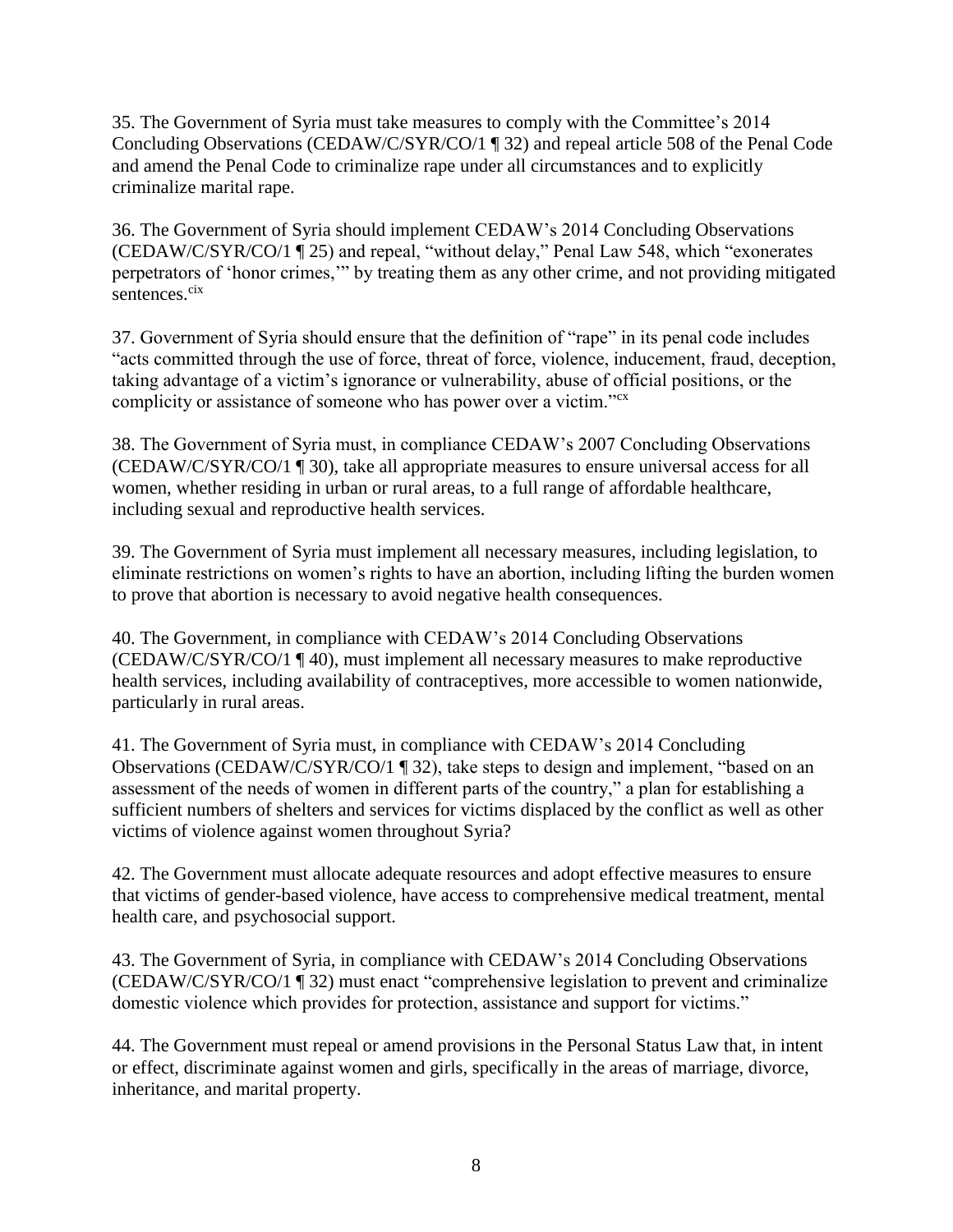45. The Government of Syria must pass the pending legislation to amend the discriminatory provision in Article 3 (a) of Law Decree No. 276, the Nationality Law of 1969, in compliance with the CEDAW Committee's 2014 Concluding Observations, so that women may pass their nationality to their children (CEDAW/C/SYR/CO/1 ¶ 38).

46. The Government must implement the Committee Against Torture's recommendations from its review of the Syrian Arab Republic in 2012 (CAT/C/SYR/CO/1/Add.2 ¶ 22 (c) & (d)) calling on the government to hold its security forces accountable for serious human right violations.

47. The Government must allow for the timely provision of humanitarian and medical aid to all affected regions, under the supervision of an independent commission with international oversight.

48. The Government must implement the recommendations of the UN Independent International Commission of Inquiry on the Syrian Arab Republic (A/HRC/25/65 ¶ 157) that all combatant parties respect civilians' rights to basic necessities like medical care, ensure protection of civilians, and never submit anyone to torture or other cruel, inhuman or degrading treatment, including sexual violence

49. The Government must take steps to implement all of the recommendations prescribed by the Syrian Women's Initiative for Peace and Democracy,<sup>cxi</sup> including implementing relevant U.N. Security Council resolutions on women's participation in peace negotiations and rebuilding; and guaranteeing effective participation of women on all negotiating teams and committees in a proportion of no less than 30% for the duration of the conflict and negotiation processes.

50. The Government must take steps to meaningfully include women in peace negotiations, including in the formation of the transitional governing body, the constitutional drafting committee, the drafting of the election law, mechanisms of transitional justice, the local administration and local committees for civil peace.

51. The Government must take steps to implement the CEDAW Committee's 2014 Concluding Observations (CEDAW/C/SYR/CO/1 ¶¶ 14, 36) encouraging it to take temporary special measures, including the use of quotas, to increase the representation of women to "at least 30 per cent for women's representation in the People's Assembly and Provincial Councils," and to "ensure the meaningful and inclusive participation of women holding different political views at all stages of the peace process and in all reconstruction initiatives as well as in transitional justice processes, in particular at the decision-making level, at the national and local levels."

52. The Government must take steps to implement the CEDAW Committee's 2014 Concluding Observations (CEDAW/C/SYR/CO/1 ¶ 36) urging the State party to undertake "awarenessraising activities on the importance of women's participation in decision-making for society as a whole, in particular as candidates and voters, with a view to eliminating patriarchal attitudes that deter women from such participation."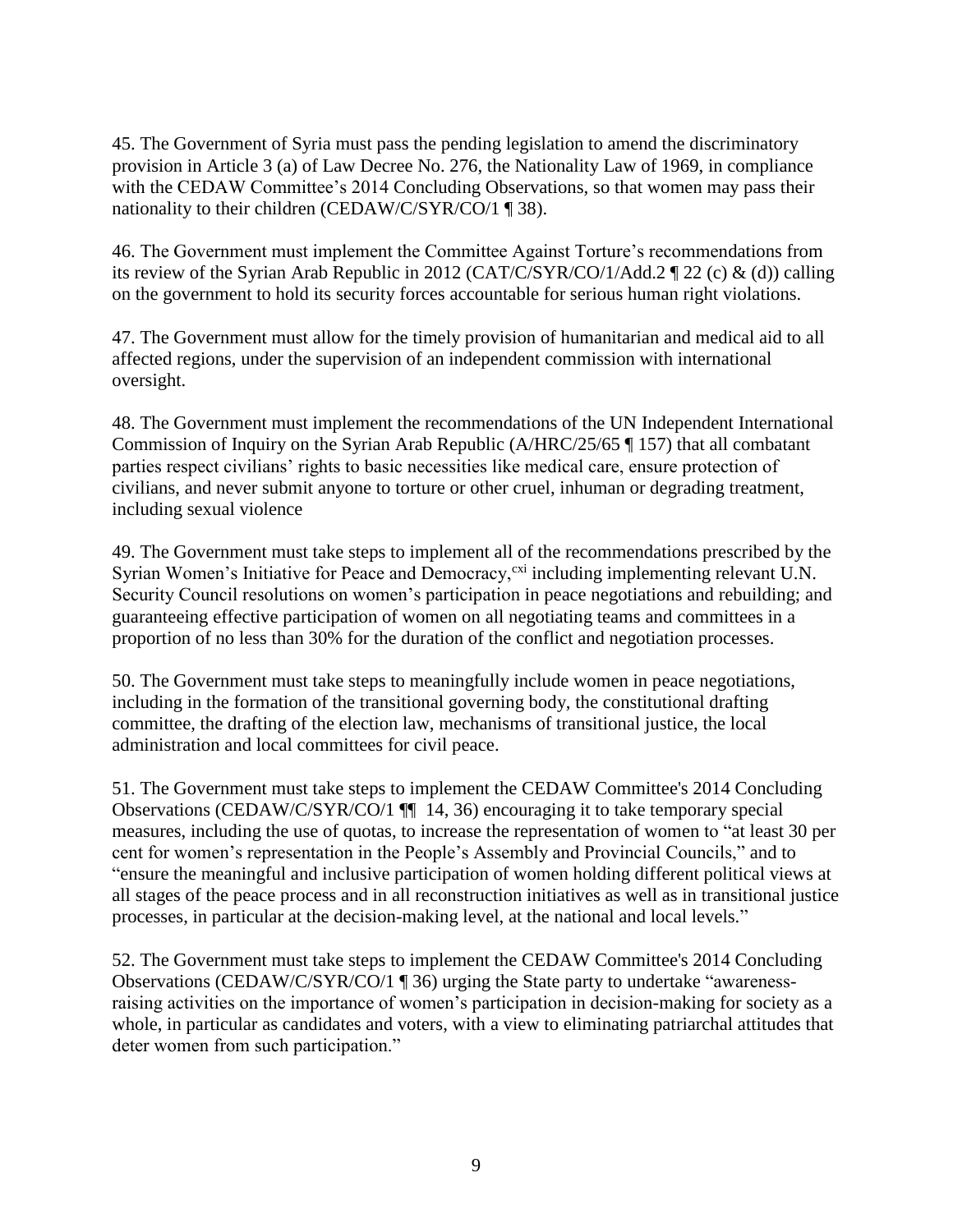iii The Women's International League for Peace and Freedom (WILPF) is an international non-governmental organization that works to ensure that women are represented at all levels in the peace-building process, to defend women's human rights, and to promote social, political, and economic justice.

iv U.S. Department of State, *2010 Human Rights Report: Syria*, 32 (2011), available at

 $\overline{\phantom{a}}$ 

[http://www.state.gov/j/drl/rls/hrrpt/2010/nea/154473.htm;](http://www.state.gov/j/drl/rls/hrrpt/2010/nea/154473.htm) *See also* Freedom House, *Women's Rights in the Middle East and North Africa 2010: Syria*, 2 (2010), available at

[https://freedomhouse.org/sites/default/files/inline\\_images/Syria.pdf](https://freedomhouse.org/sites/default/files/inline_images/Syria.pdf) ("Patriarchal values in society and the authoritarian political system leave women vulnerable to gender-based violence, both inside and outside the home.").

<sup>v</sup> CEDAW, *Concluding Comments of the Committee on the Elimination of Discrimination against Women: Syrian Arab Republic,* ¶ 19-22, U.N. Doc. CEDAW/C/SYR/CO/1 (June 2007).

vi Presentation by Syrian Activists, Syrian Women's Conference on CEDAW Implementation, Istanbul, Turkey, (Nov. 2014).

vii U.S. DEPARTMENT OF STATE, 2010 HUMAN RIGHTS REPORT: SYRIA 32 (2011), available at http://www.state.gov/j/drl/rls/hrrpt/2010/nea/154473.htm.

viii Freedom House, *Women's Rights in the Middle East and North Africa 2010*: Syria, 11 (2010); See also, The International Rescue Committee (IRC), Commission on Syrian Refugees, *Syria: A Regional Crisis*, 7 (2013).

ix The International Rescue Committee (IRC), Commission on Syrian Refugees, *Syria: A Regional Crisis* 7 (2013).

<sup>x</sup> OECD Development Centre, *Social Institutions and Gender Index: Syria Discriminatory Family Code* (2012), available at [http://genderindex.org/country/syrian-arab-republic.](http://genderindex.org/country/syrian-arab-republic)

xi Freedom House, *Women's Rights in the Middle East and North Africa 2010: Syria* 12 (2010).  $xii$  Id. at 2.

<sup>xiii</sup> Syrian Arab Republic, 2nd and 3rd Periodic Report to the Com'te on the Elimination of Discrimination Against Women, ¶ 110(9) U.N. Doc. CEDAW/C/SYR/2 (Oct. 25, 2012), available at https://documents-ddsny.un.org/doc/UNDOC/GEN/G12/469/45/PDF/G1246945.pdf?OpenElement. xiv Id.

xv *See*, Human Rights Council, *Report of the Independent International Commission of Inquiry on the Syrian Arab Republic*, *Summary,* U.N. Doc. A/HRC/27/60 (Aug 2014) (presenting findings based on 480 interviews conducted between January and June 2014); Tom Miles, *U.N. Aided 38,000 Victims of Gender-Based Violence in 2013,* REUTERS, (Jan. 8, 2014), [http://www.reuters.com/article/2014/01/08/us-syria-crisis-rape](http://www.reuters.com/article/2014/01/08/us-syria-crisis-rape-idUSBREA0711R20140108)[idUSBREA0711R20140108.](http://www.reuters.com/article/2014/01/08/us-syria-crisis-rape-idUSBREA0711R20140108)

xvi Tom Miles, *U.N. Aided 38,000 Victims of Gender-Based Violence in 2013,* REUTERS (Jan. 8, 2014), [http://www.reuters.com/article/2014/01/08/us-syria-crisis-rape-idUSBREA0711R20140108.](http://www.reuters.com/article/2014/01/08/us-syria-crisis-rape-idUSBREA0711R20140108)

xvii U.N. General Assembly, 24th Session, *Report of the Independent International Commission of Inquiry on the Syrian Arab Republic,* ¶ 95, U.N. Doc. A/HRC/24/46 (2013); U.N. Security Council, *Report of the Secretary-General on Children and Armed Conflict in the Syrian Arab Republic*, ¶ 35, U.N. Doc. S/2014/31 (2014); "Allegations of sexual violence by armed opposition groups were also received, but the United Nations was unable to further investigate them at the time of writing owing to lack of access." Id. at ¶ 37.

xviii U.N. General Assembly, 22nd Session, *Report of the Independent International Commission of Inquiry on the Syrian Arab Republic*, ¶¶ 106-111, U.N. Doc. A/HRC/22/59 (2013); During the first half of 2012, the Commission recorded multiple incidents of sexual violence committed by government soldiers and Shabbiha militia members in towns including Homs, Al-Haffe, Zabadani and various locations in Hama, Idlib and Aleppo governorates. The governorates of Dar'a and Homs were some of the main protest hubs and have therefore been the targets of the harshest repression by government forces. U.N. General Assembly, 21st Session, *Report of the Independent International Commission of Inquiry on the Syrian Arab Republic*, ¶¶ 23, 98-99 & Annex IX, ¶ 5, U.N. Doc. A/HRC/21/50 (2012).

xix Id. See also, Security Council, *Report of the Secretary-General on Children and Armed Conflict in the Syrian Arab Republic*, ¶ 36, U.N. Doc. S/2014/31 (2014); Human Rights Council, 23rd Session, *Written statement submitted* 

<sup>i</sup> The Human Rights & Gender Justice (HRGJ) Clinic (formerly known as the International Women's Human Rights (IWHR) Clinic) at the City University of New York (CUNY) School of Law uses international human rights law and institutions to challenge governments and expand rights protections in both domestic and international fora.

ii MADRE is an international women's human rights organization that works in partnership with community-based women's organizations worldwide to address issues of health and reproductive rights, economic development, education and other human rights.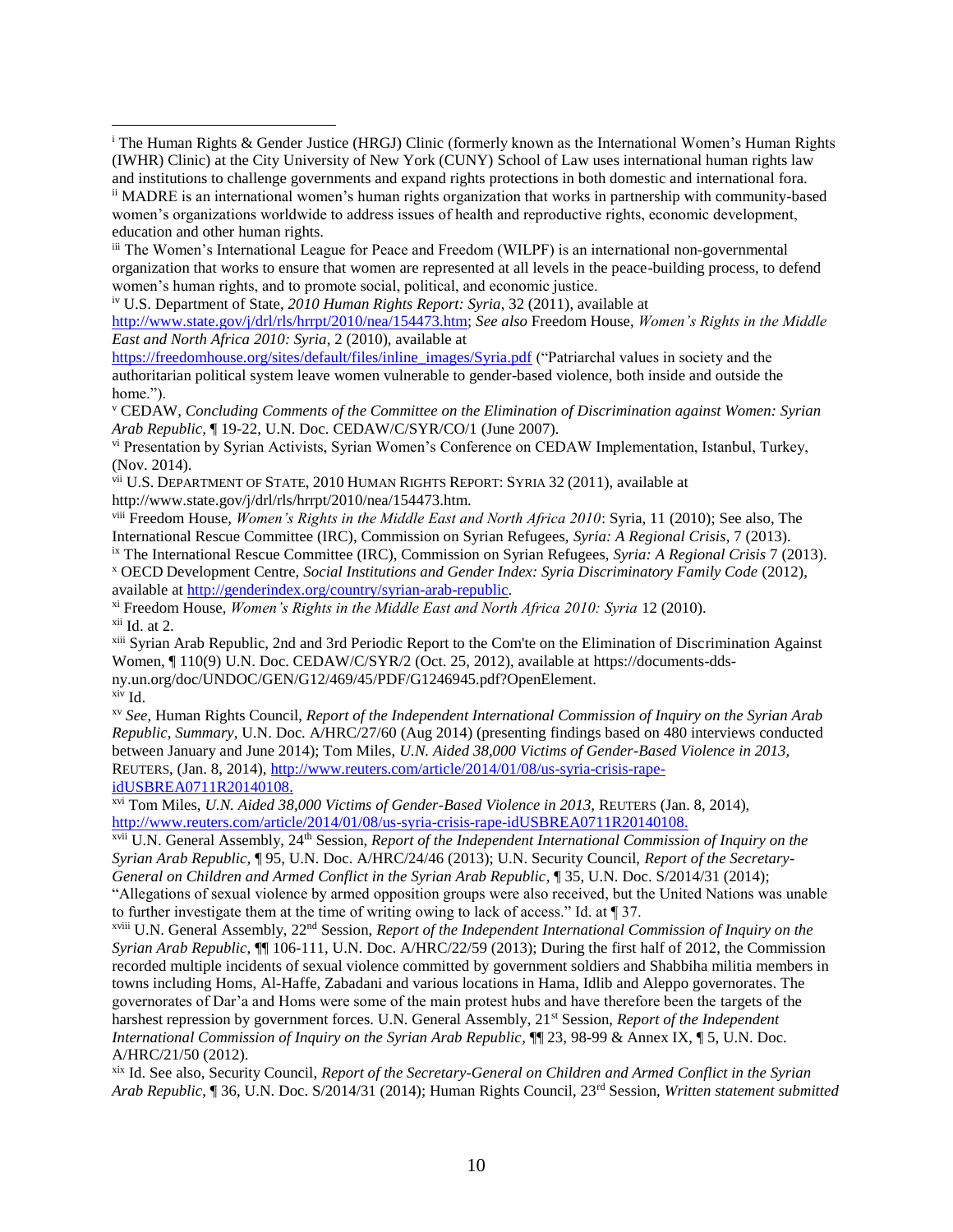*by the Cairo Institute for Human Rights Studies (CIHRS), a non-governmental organization in special consultative status*, 3, U.N. Doc. A/HRC/23/NGO/73 (2013).

 $\overline{\phantom{a}}$ 

xx Office of the Special Representative of the Secretary General for Children in Armed Conflict, *Press Release Based on the Report of the Secretary-General to the Security Council*, ¶149 A/68/878–S/2014/339 (May 15 2014) https://childrenandarmedconflict.un.org/countries/syria/.

xxi HRGJ Clinic at CUNY Law School, interview with Syrian activists, Antakya, Turkey. (Dec. 2013); U.N. General Assembly, 21st Session, *Report of the Independent International Commission of Inquiry on the Syrian Arab Republic*, Annex IX,  $\P$  2, U.N. Doc. A/HRC/21/50 (2012). "In one incident, the commission was informed that a female rape victim was subsequently killed by her brother-in-law to―preserve the honour of the family…. Several interviewees stated that female rape victims had been abandoned by their husbands and consequently struggled to survive." Id.

xxii U.N. Security Council, Special Representative of the Secretary-General on Sexual Violence in Conflict, Zainab Hawa Bangura, 7, U.N. Doc. S/PV.6949 (2013); U.N. Sec'y Gen., 67th Session, *Protection of and assistance to internally displaced persons: situation of internally displaced persons in the Syrian Arab Republic*,  $\P$ 16, U.N. Doc. A/67/931 (2013); The International Rescue Committee (IRC), *Syria: A Regional Crisis*, *Commission on Syrian Refugees* 6-7 (2013). U.N. Human Rights Council, 23rd Session, *Independent International Commission of Inquiry on the Syrian Arab Republic*, ¶¶ 149-151 & 154-156, U.N. Doc. A/HRC/23/58 (2013).

xxiii United Nations Security Council, *Conflict Related Sexual Violence: Report of the Secretary General,* ¶ 61-62, U.N. Doc. S/2015/203, (Mar. 23, 2015), http://www.securitycouncilreport.org/atf/cf/%7B65BFCF9B-6D27-4E9C-8CD3-CF6E4FF96FF9%7D/s\_2015\_203.pdf.

xxiv U.N. Security Council, *Conflict Related Sexual Violence: Report of the Secretary General,* Annex: List of parties credibly suspected of committing or being responsible for patterns of rape and other forms of sexual violence in situations of armed conflict on the agenda of the Security Council, U.N. Doc. S/2015/203.

(Mar. 23, 2015), http://www.securitycouncilreport.org/atf/cf/%7B65BFCF9B-6D27-4E9C-8CD3- CF6E4FF96FF9%7D/s\_2015\_203.pdf.

xxv Access to reproductive health services, which was severely lacking prior to the conflict, is currently non-existent in many areas of Syria. U.N. General Assembly, 22nd Session, *Report of the Independent International Commission of Inquiry on the Syrian Arab Republic,* Annex III, ¶ 10, U.N. Doc. A/HRC/22/59 (2013); *Situation of human rights in the Syrian Arab Republic: Implementation of Human Rights Council resolution 19/22*, ¶ 30, U.N. Doc. A/HRC/21/32 (2013).

xxvi HRGJ Clinic at CUNY Law School, Interview with Syrian activists, Istanbul, Turkey. (Oct. 15, 2015). Syria has the some of the most restrictive laws in the world that permit abortion only to save a woman's life. Center for Reproductive Rights, *The World's Abortion Laws Map 2013 Update*, 2 (2013), available at

http://reproductiverights.org/sites/crr.civicactions.net/files/documents/AbortionMap\_Factsheet\_2013.pdf. xxvii In 2007, the CEDAW Committee noted its concerned about "the acute lack of shelters and services for victims of violence against women." It also noted that existing laws such as those relating to women's rights to maintenance and work may impede the ability of victims of violence against women to seek protection in the shelters. CEDAW Comm., *Concluding Observations: Syrian Arab Republic,* ¶ 21, U.N. Doc. CEDAW/C/SYR/CO/1 (2007).

xxviii U.N. Habitat, *Urban Syria: Shelter Needs in Syria* 1 (June 2013), available at

http://reliefweb.int/sites/reliefweb.int/files/resources/UrbanSnapshots2.pdf.

xxix U.S. DEP'T OF STATE, 2010 HUMAN RIGHTS REPORT: SYRIAN ARAB REPUBLIC 21 (2011), available at https://edit.justice.gov/sites/default/files/eoir/legacy/2013/06/10/syria\_2.pdf.

xxx Katherine Zoepf, *A Dishonorable Honor,* N.Y. TIMES (Sep. 23, 2007), available at [http://www.nytimes.com/2007/09/23/magazine/23wwln-syria](http://www.nytimes.com/2007/09/23/magazine/23wwln-syria-t.html?pagewanted=1&_r=0&ei=5088&en=1798ed4d06cc1cf2&ex=1348200000&partner=rssnyt&emc=rss) 

[t.html?pagewanted=1&\\_r=0&ei=5088&en=1798ed4d06cc1cf2&ex=1348200000&partner=rssnyt&emc=rss.](http://www.nytimes.com/2007/09/23/magazine/23wwln-syria-t.html?pagewanted=1&_r=0&ei=5088&en=1798ed4d06cc1cf2&ex=1348200000&partner=rssnyt&emc=rss) xxxi Id*.*

xxxii Melissa Barber & Nancy Xie, *Licensed to Kill*, HARVARD INT'L REV. (Jan. 12, 2012), available at http://hir.harvard.edu/laborlicensed-to-kill/.

xxxiii International Rescue Committee (IRC), Commission on Syrian Refugees, *Syria: A Regional Crisis* 7 (2013). xxxiv Human Rights Watch, *Syria: No Exceptions for 'Honor Killings'* (Jul. 28, 2009), http://www.hrw.org/news/2009/07/28/syria-no-exceptions-honor-killings.

xxxv Emma Batha, *Syrian War Causing 'Honour Killings', Child Marriages – Doctor*, REUTERS (Dec. 4, 2013); Lauren Wolfe, *The legacy of silence: Why we ignore the rape of women from Guatemala to Syria*, Women Under Siege Blog, (May 13, 2013), http://www.womenundersiegeproject.org/blog/entry/the-legacy-of-silence-why-weignore-the-rape-of-women-from-guatemala-to-syr; U.S. Department of State: Bureau of Democracy, Human Rights and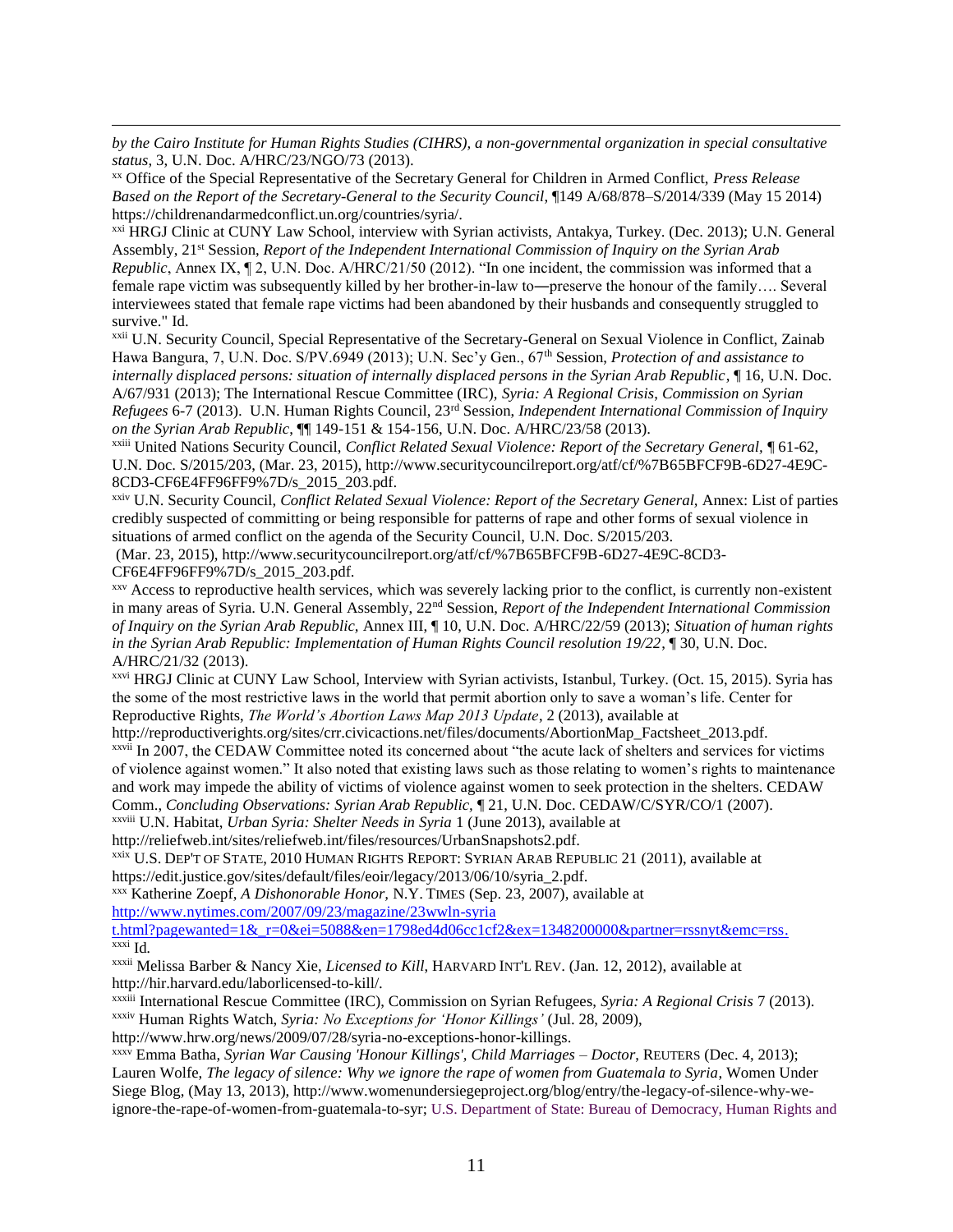$\overline{\phantom{a}}$ Labor, *Syria 2012 Human Rights Report* 34[, http://www.state.gov/documents/organization/204595.pdf;](http://www.state.gov/documents/organization/204595.pdf) U.S. Department of State: Bureau of Democracy, Human Rights and Labor, *Syria 2013 Human Rights Report* 36, <http://www.state.gov/documents/organization/220588.pdf>

xxxvi The International Rescue Committee (IRC), Commission on Syrian Refugees, *Syria: A Regional Crisis* 7 (2013).

xxxvii Human Rights Watch, *Syria: No Exceptions for 'Honor Killings,*' (Jul. 28, 2009), available at http://www.hrw.org/news/2009/07/28/syria-no-exceptions-honor-killings.

xxxviii Id. xxxix Id.

xl World Relief, *Statement for the Hearing on the Syrian Refugee Crisis before the Judiciary Subcommittee on the Constitution, Civil Rights, and Human Rights* (Jan. 7, 2014).

xli *Syrian Teens Accused of Honor Killing,* THE DAILY STAR – LEBANON (Jun. 13, 2014),

[http://www.dailystar.com.lb/News/Lebanon-News/2014/Jun-13/259966-brothers-strangle-sister-to-death-in-honor](http://www.dailystar.com.lb/News/Lebanon-News/2014/Jun-13/259966-brothers-strangle-sister-to-death-in-honor-killing.ashx#axzz3EZNoN9yg)[killing.ashx#axzz3EZNoN9yg.](http://www.dailystar.com.lb/News/Lebanon-News/2014/Jun-13/259966-brothers-strangle-sister-to-death-in-honor-killing.ashx#axzz3EZNoN9yg)

xlii U.N. Women, *Gender-based Violence and Child Protection Among Syrian Refugees in Jordan, with a Focus on Early Marriage* 29 (July 2013)*.*

xliii Freedom House, *Women's Rights in the Middle East and North Africa 2010: Syria* 8, 9 (2010).

 $x$ liv Id. at 8.

xlv Article 21 of the Personal Status Act.

xlvi Freedom House, *Women's Rights in the Middle East and North Africa: Syria* 8 (2010); Convention on the Rights of Child (CRC), *Concluding Observations: Syrian National Republic*, ¶ 30, U.N. Doc. CRC/C/SYR/CO/3-4 (2012). xlvii U.N. WOMEN, *Gender-based Violence and Child Protection Among Syrian Refugees in Jordan, With A Focus on Early Marriage* 30, 34 (July 2013).

xlviii International Federation for Human Rights (FIDH), *Violence against Women in Syria: Breaking the Silence* 5 (Apr. 9, 2013), http://www.fidh.org/en/north-africa-middle-east/syria/Violence-against-women-in-Syria- Breakingthe-silence-13134.

xlix Report of the Special Rapporteur on the human rights of internally displaced persons, Chaloka Beyani, *Protection of and Assistance to Internally Displaced Persons: Situation of Internally Displaced Persons in the Syrian Arab Republic*, ¶ 62, U.N. Doc. A/67/931 (2013), available at

[http://www.ohchr.org/Documents/Issues/IDPersons/A\\_67\\_931Syria\\_report.pdf;](http://www.ohchr.org/Documents/Issues/IDPersons/A_67_931Syria_report.pdf) U.N. Women, *Gender-based Violence and Child Protection Among Syrian Refugees in Jordan, with a Focus on Early Marriage* 30, 31 (Jul. 2013), available at http://data.unhcr.org/syrianrefugees/download.php?id=4351.

<sup>1</sup> MADRE interview with refugees in Zata'ari refugee camp (Apr. 2013) (on file with author); See also, U.N. Women, GENDER-BASED VIOLENCE AND CHILD PROTECTION AMONG SYRIAN REFUGEES IN JORDAN, WITH A FOCUS ON EARLY MARRIAGE 3 (2013).

li Special Rapporteur on the Right of Everyone to the Enjoyment of the Highest Attainable Standard of Physical and Mental Health, *Mission to the Syrian Arab Republic*, U.N. Human Rights Council, ¶¶ 23, 24, U.N. Doc. A/HRC/17/25/Add.3 (Mar. 21, 2011), *available at* https://documents-dds-

ny.un.org/doc/UNDOC/GEN/G11/121/97/PDF/G1112197.pdf?OpenElement.

lii Id. at ¶¶ 7, 23.

liii Id. ¶ 37.

liv The Center for Reproductive Rights, *The World's Abortion Laws Map 2013 Update*, 2 (2013), available at http://reproductiverights.org/sites/crr.civicactions.net/files/documents/AbortionMap\_Factsheet\_2013.pdf lv Hugh Naylor, *Islamic State has Killed Many Syrians, but Assad's Forces Have Killed More*, WASH. POST (Sept. 5, 2015), available at https://www.washingtonpost.com/world/islamic-state-has-killed-many-syrians-but-assads-forceshave-killed-even-more/2015/09/05/b8150d0c-4d85-11e5-80c2-106ea7fb80d4\_story.html.

lvi U.N. Special Rapporteur on the human rights of internally displaced persons, Human Rights Council, *Assault on Medical Care in Syria*, ¶ 1, U.N. Doc. A/HRC/24/CRP.2, (2013); The International Rescue Committee (IRC), Commission on Syrian Refugees, *Syria: A Regional Crisis* 7 (2013); U.N. General Assembly, Special Rapporteur on the Situation of Internally Displaced Persons, *Protection of and Assistance to Internally Displaced Persons: Situation of Internally Displaced Persons in the Syrian Arab Republic,* ¶ 36, U.N. Doc. A/67/931 (2013); AMNESTY INTERNATIONAL, 'DEATH EVERYWHERE': WAR CRIMES AND HUMAN RIGHTS ABUSES IN ALEPPO, SYRIA 7, 20, 27, 59 (2015), available at https://www.amnesty.org/download/Documents/MDE2413702015ENGLISH.PDF. lvii Journal of Global Health. *Medical Neutrality and Solidarity in the Syrian Armed Conflict* (2013), available at http://www.ghjournal.org/jgh-print/fall-2013/medical-neutrality-and-solidarity-in-the-syrian-armed-conflict/; U.N.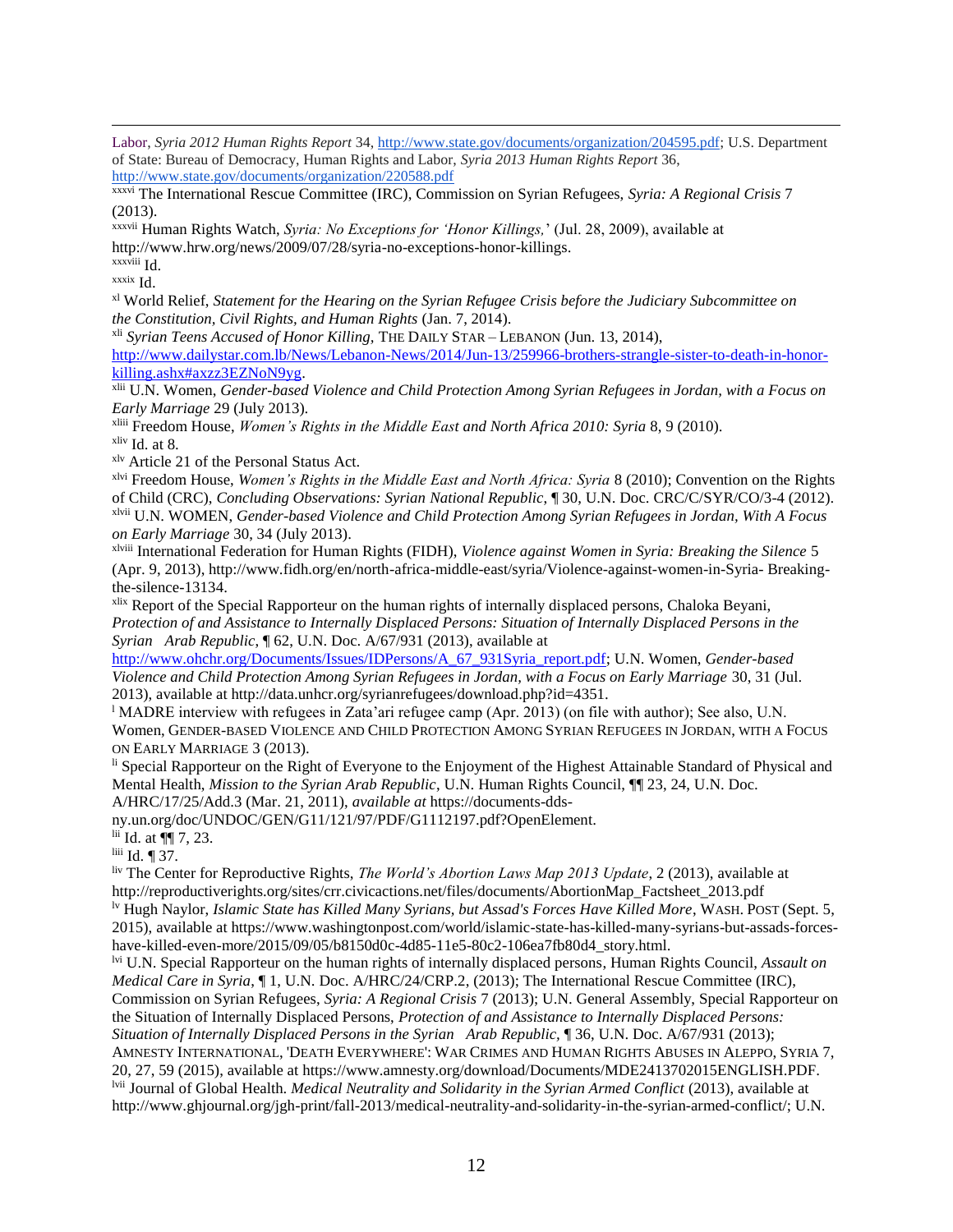General Assembly, Special Rapporteur on the Situation of Internally Displaced Persons, *Protection of and Assistance to Internally Displaced Persons: Situation of Internally Displaced Persons in the Syrian Arab Republic,*  ¶ 36, U.N. Doc. A/67/931 (2013); World Health Organization (WHO), *Health: Syrian Arab Republic, 2013* 1 (2013), available at http://www.who.int/hac/syria\_dashboard\_6june2013\_final\_small\_.pdf.

lviii PHYSICIANS FOR HUMAN RIGHTS, ALEPPO ABANDONED: A CASE STUDY OF HEALTH CARE IN SYRIA 8 (2015), available at https://s3.amazonaws.com/PHR\_Reports/aleppo-abandoned.pdf.

lix Amnesty International, Press Release, *Turkey Syria Border: Injured Syrians Fleeing Attacks on Aleppo Refused Access to Turkey*, (Feb. 19, 2016, 4:15pm), https://www.amnesty.org.uk/press-releases/turkey-syria-border-injuredsyrians-fleeing-attacks-aleppo-refused-access-turkey.

lx Julia Glum, *Syria Healthcare Crisis: Amid Russia Airstrikes, Only One-Third of Aleppo Hospitals Still Open*, INTERNATIONAL BUSINESS TIMES (Nov. 18, 2015), http://www.ibtimes.com/syria-healthcare-crisis-amid-russiaairstrikes-only-one-third-aleppo-hospitals-still-2190012.

lxi U.N. Human Rights Council, *Oral Update of the Independent International Commission of Inquiry on the Syrian Arab Republic* ¶ 8 (Mar. 18, 2014), available at http://www.refworld.org/docid/537605144.html; Ayla Albayrak, *Medical Help Scarce in Besieged Syrian City*, WALL STREET JOURNAL (Oct. 16, 2014),

http://www.wsj.com/articles/medical-help-scarce-in-besieged-syrian-city-1413502195.

 $\overline{\phantom{a}}$ 

lxii Roy Gutman, *In Recent Months, ISIS Targeted Hospitals, Doctors, Journalists*, FRONTLINE (Feb. 11, 2014), http://www.pbs.org/wgbh/pages/frontline/foreign-affairs-defense/syrias-second-front/in-recent-months-isis-targetedhospitals-doctors-journalists/; Human Rights Council, *Report of the Independent International Commission on the Syrian Arab Republic, Rule of Terror: Living Under ISIS in Syria,* ¶ 22, U.N. Doc. (Nov. 14, 2014),

http://www.ohchr.org/Documents/HRBodies/HRCouncil/CoISyria/HRC\_CRP\_ISIS\_14Nov2014.pdf; Human Rights Council, *Selected Testimonies From Victims of the Syrian Conflict,* ¶ C at 7, U.N. Doc. A/HRC/27/CRP.1 (Sept. 16, 2014), available at

http://www.ohchr.org/EN/HRBodies/HRC/RegularSessions/Session27/Documents/A-HRC-27-CRP1.pdf; lxiii Human Rights Council, *Selected Testimonies From Victims of the Syrian Conflict,* ¶ L, U.N. Doc. A/HRC/27/CRP.1 (Sept. 16, 2014),

http://www.ohchr.org/EN/HRBodies/HRC/RegularSessions/Session27/Documents/A-HRC-27-CRP1.pdf. lxiv Id., at ¶ L; Human Rights Council, *Report of the Independent International Commission on the Syrian Arab Republic, Rule of Terror: Living Under ISIS in Syria,* ¶ 22, U.N. Doc. (Nov. 14, 2014),

http://www.ohchr.org/Documents/HRBodies/HRCouncil/CoISyria/HRC\_CRP\_ISIS\_14Nov2014.pdf. lxv Amnesty International, Press Release, *Turkey Syria Border: Injured Syrians Fleeing Attacks on Aleppo Refused Access to Turkey*, (Feb. 19, 2016, 4:15pm), https://www.amnesty.org.uk/press-releases/turkey-syria-border-injuredsyrians-fleeing-attacks-aleppo-refused-access-turkey.

lxvi HRGJ Clinic at CUNY Law School, Interview with Syrian activists, Istanbul, Turkey. (Oct. 15, 2015). lxvii *See* World Health Organization Regional Office for the Eastern Mediterranean, *Health Situation in Syria and WHO Response*, (2012), available at http://www.who.int/hac/crises/syr/Syria\_WCOreport\_27Nov2012.pdf.

lxviiiHRGJ Clinic at CUNY Law School, interview with Syrian activists, Antakya, Turkey. (Dec. 2013); *See also*, Syria Integrated Needs Assessment*, Syrian Arab Republic* (2013), available at

[http://www.who.int/hac/crises/syr/syria\\_integrated\\_needs\\_assessment\\_december2013.pdf?ua=1](http://www.who.int/hac/crises/syr/syria_integrated_needs_assessment_december2013.pdf?ua=1) lxix The U.N. Population Fund (UNFPA), *An Estimated 200,000 Pregnant Women in Syria in Need of Urgent Care, Warns UNFPA,* (Mar. 19, 2014), available at

[http://www.unfpa.org/public/home/news/pid/16793#sthash.xRQRuqZM.dpuf.](http://www.unfpa.org/public/home/news/pid/16793#sthash.xRQRuqZM.dpuf)

lxx U.N. News Centre, *Displacement in Syria giving way for serious gender-based crimes, warns U.N. official* (Feb. 26, 2013), available at http://www.un.org/apps/news/story.asp?NewsID=44230#.Uxc\_HuddVr0.

lxxi U.N. General Assembly, 22nd Session, *Report of the Independent International Commission of Inquiry on the Syrian Arab Republic,* ¶ 10, U.N. Doc. A/HRC/22/59 (2013); *Situation of Human Rights in the Syrian Arab* 

*Republic: Implementation of Human Rights Council Resolution 19/22*, ¶ 9, U.N. Doc. A/HRC/21/32 (2013); International Rescue Committee, *Syria: A Regional Crisis* 6, (Jan. 2013), available at

http://www.rescue.org/sites/default/files/resource-file/IRCReportMidEast 20130114.pdf

lxxii Wassim Mir, *Syria's Rape Crisis: A Nation Suffering*, Comment Middle East (Apr. 23, 2013), available at http://commentmideast.com/2013/04/syrias-rape-crisis-a-nation-suffering/.

lxxiii United Nations Security Council, *Conflict Related Sexual Violence: Report of the Secretary General,* Annex: List of parties credibly suspected of committing or being responsible for patterns of rape and other forms of sexual violence in situations of armed conflict on the agenda of the Security Council, U.N. Doc. S/2015/203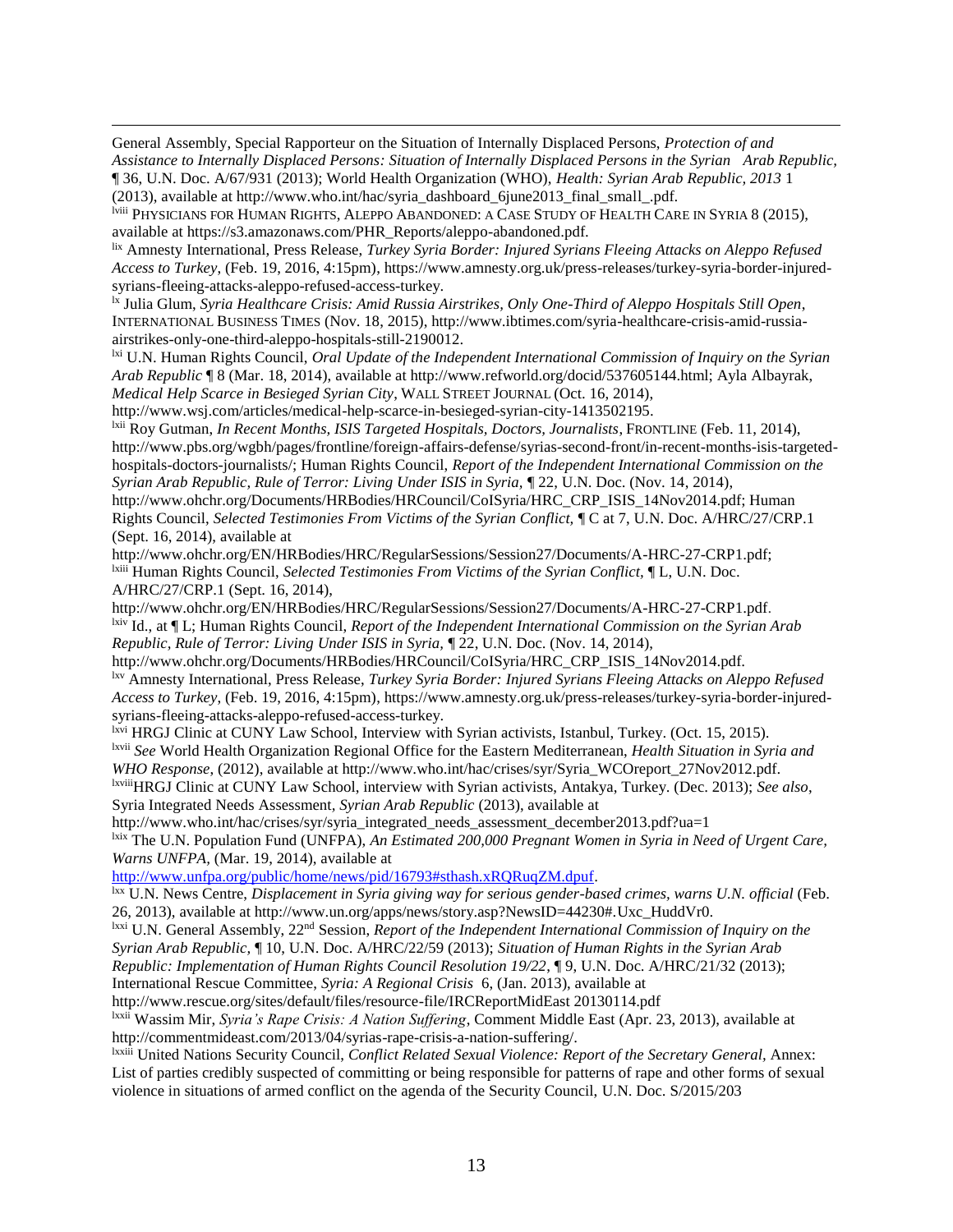(Mar. 23, 2015), http://www.securitycouncilreport.org/atf/cf/%7B65BFCF9B-6D27-4E9C-8CD3- CF6E4FF96FF9%7D/s\_2015\_203.pdf.

lxxiv UNHCR Concern Over Testimonies of Abuse and Sexual Violence Against Refugee and Migrant Women and Children on the Move in Europe, UNHCR, (Oct. 23, 20150), www.unhcr.org/562a150f6.html.

lxxv Wassim Mir, *Syria's Rape Crisis: A Nation Suffering*, Comment Middle East (Apr. 23, 2013), available at http://commentmideast.com/2013/04/syrias-rape-crisis-a-nation-suffering/

lxxvi U.N. General Assembly, 24th session, *Report of the Independent International Commission of Inquiry on the Syrian Arab Republic,* ¶¶ 136, 138 & 139, U.N. Doc. A/HRC/24/46 (2013).

lxxvii HRGJ Clinic Interview with Syrian activists, Sarajevo, Bosnia-Herzegovina (2014). lxxviii Id.

lxxix Center for Reproductive Rights, *The World's Abortion Laws Map 2013 Update* 2 (2013), available at http://reproductiverights.org/sites/crr.civicactions.net/files/documents/AbortionMap\_Factsheet\_2013.pdf.

lxxx Refugees International, *Syrian Women and Girls: No Safe Refuge*, (Nov. 16, 2012), available at http://refugeesinternational.org/policy/field-report/syrian-women-girls-no-safe-refuge; The International Rescue Committee (IRC), Commission on Syrian Refugees, *Syria: A Regional Crisis,* 7, (2013), available at

http://www.rescue.org/sites/default/files/resource-file/IRCReportMidEast20130114.pdf (Syrian women rarely report health problems related to gender-based violence, owing not only to the lack of appropriate mental and physical health services, but also to the threat of severe social stigma and exclusion by family members and society at large); HRGJ Clinic at CUNY Law School, interview with Syrian activists, Antakya Turkey. (Dec. 2013).

lxxxi Hamida Ghafour, *Syrian Women Who Fled to Jordan Tell of Horrific Rapes Back Home*, The Star (Apr. 21, 2013), available at

http://www.thestar.com/news/world/2013/04/06/syrian\_women\_who\_fled\_to\_jordan\_tell\_of\_horrific\_rapes\_back\_h ome.html.

lxxxii Legislative Decree 276 - Nationality Law [Syrian Arab Republic], *Legislative Decree 276 24* 20 (1969), available at http://www.refworld.org/docid/4d81e7b12.html.

lxxxiii Id. at 24.

 $\overline{\phantom{a}}$ 

lxxxiv Institute for War and Peace Reporting, *Campaign to change unfair citizenship law continues* (2008), available at http://www.refworld.org/publisher,IWPR,,,4959de2a1e,0.html.

lxxxv U.N. High Commissioner for Refugees (UNHCR), Collective for Research and Training on Development – Action (CRTD-A), *Regional Dialogue on Gender Equality, Nationality and Statelessness: Overview and Key Findings*, 1 (2012), available at [http://www.refworld.org/docid/4f267ec72.html.](http://www.refworld.org/docid/4f267ec72.html)

lxxxvi U.N. High Commissioner for Refugees (UNHCR), *The Future of Syria: Refugee Children in Crisis*, 11, 55-57 (2013), available at http://unhcr.org/media-futureofsyria/.

lxxxvii Id. at 57.

lxxxviii HRGJ Clinic email correspondence with Syrian Women's League leadership, Spring 2014 (on file with authors).

lxxxix SAVE THE CHILDREN, THE COST OF WAR: CALCULATING THE IMPACT OF THE COLLAPSE OF SYRIA'S EDUCATION SYSTEM ON THE COUNTRY'S FUTURE 2 (2015), available at http://static.guim.co.uk/ni/1427711553264/Save-the-Children-Cost-of-W.pdf.

xc Kareem Shaheen, *Syria's Lost Generation: Report Counts Cost of Collapse in Education System*, THE GUARDIAN (Mar. 30, 2015), http://www.theguardian.com/world/2015/mar/30/half-of-child-refugees-from-syria-out-ofeducation-report-save-the-children.

<sup>xci</sup> SAVE THE CHILDREN, THE COST OF WAR: CALCULATING THE IMPACT OF THE COLLAPSE OF SYRIA'S EDUCATION SYSTEM ON THE COUNTRY'S FUTURE 3 (2015), available at http://static.guim.co.uk/ni/1427711553264/Save-the-Children-Cost-of-W.pdf.

xciv Id.

xcv AMNESTY INTERNATIONAL, 'DEATH EVERYWHERE': WAR CRIMES AND HUMAN RIGHTS ABUSES IN ALEPPO, SYRIA 14 (2015), available at https://www.amnesty.org/download/Documents/MDE2413702015ENGLISH.PDF. xcvi Id. at 20, 21.

xcvii Id. at 34.

xcviii SAVE THE CHILDREN, THE COST OF WAR: CALCULATING THE IMPACT OF THE COLLAPSE OF SYRIA'S EDUCATION SYSTEM ON THE COUNTRY'S FUTURE 3 (2015), available at http://static.guim.co.uk/ni/1427711553264/Save-the-Children-Cost-of-W.pdf.

xcii Id.

xciii Id.